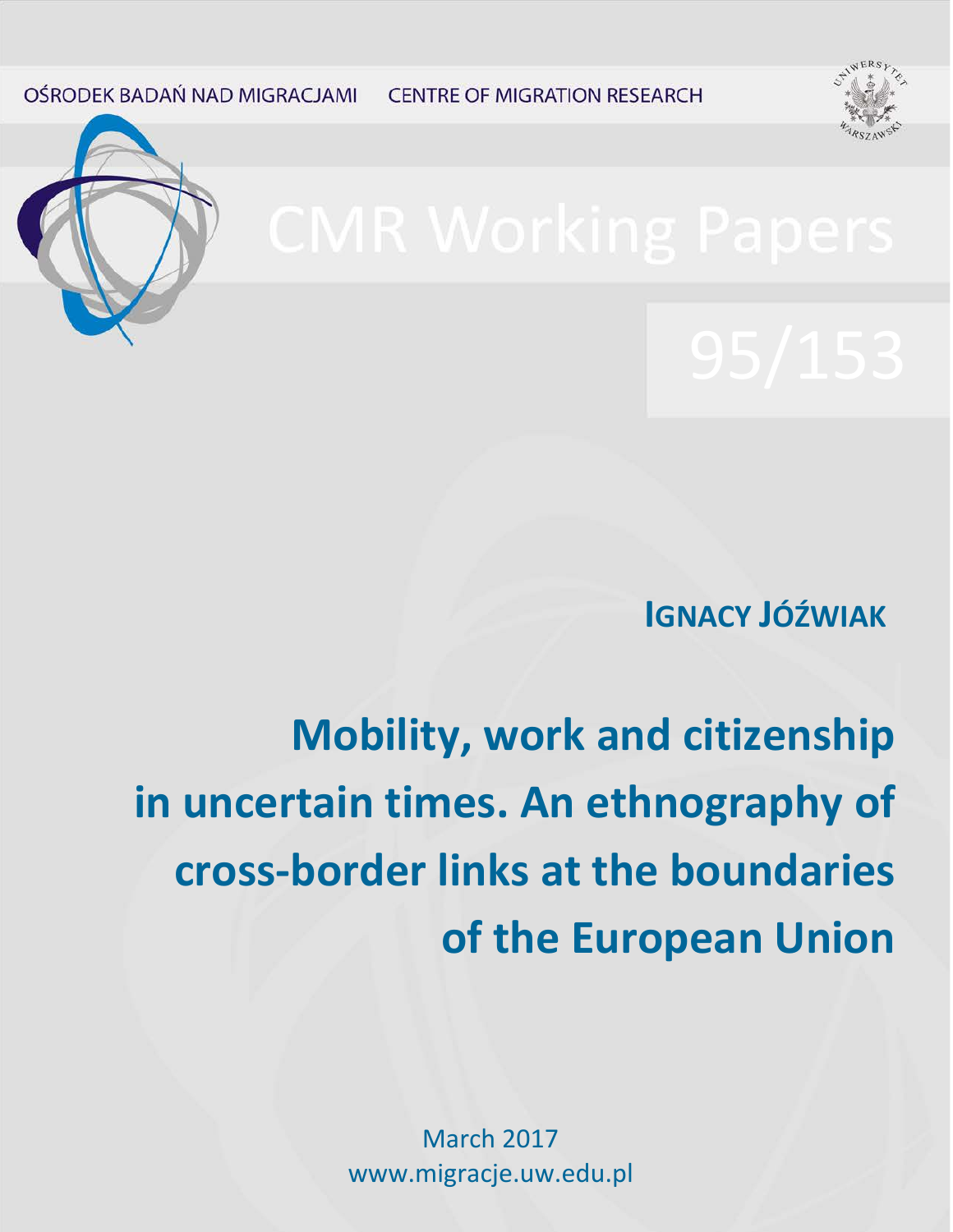**Ignacy Jóźwiak** Centre of Migration Research, University of Warsaw (Warsaw, Poland) [i.jozwiak@uw.edu.pl](mailto:i.jozwiak@uw.edu.pl)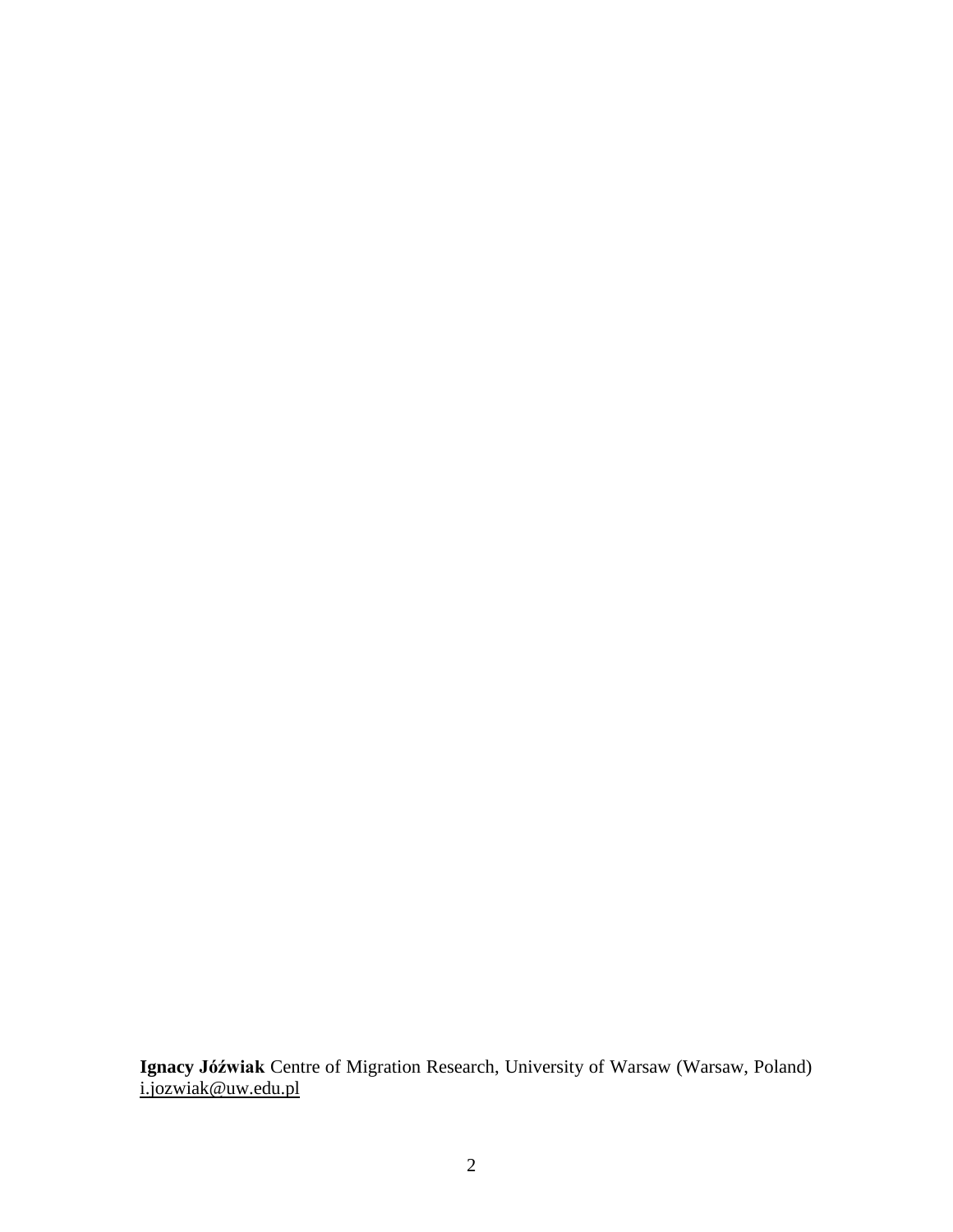### **Abstract**

This paper explores the role of the state border in the daily life of the borderlanders, the inhabitants of the Transcarpathia region in Western Ukraine. Based on ethnographic fieldwork in the two border locations, it offers an insight into the region which has been affected by the 'EUropeanization' (due to its geographical location and historical legacies) of the border regime on the one hand and, as entire country, by the post 2014 crisis in Ukraine. The study points to the practices of the use of the border and cross-border links as well as the changes the patterns for doing so have undergone. In the face of political crisis and economic recession, Ukrainians face greater pressure to migrate while in the country's Western borderlands an increased utilization of already existing cross-border links can be observed. The subject-matter is set it in the framework of transnationalism and borderlands studies.

**Key words**: state border, borderlands, migration, ethnography, transnationalism

### **Abstrakt**

Artykuł omawia rolę, jaką granica państwa odgrywa w życiu codziennym mieszkańców pogranicza na przykładzie Zakarpacia w Zachodniej Ukrainie. Bazując na badaniach etnograficznych w dwóch przygranicznych lokalizacjach, przybliża region dotknięty z jednej strony (za sprawą geograficznego położenia oraz historycznego dziedzictwa) przez procesy 'Europeizacji' reżimu granicznego, a z drugiej (podobnie jak cały kraj) przez aktualny kryzys na Ukrainie. Studium wskazuje na wykorzystywanie granicy i transgranicznych powiązań oraz zmiany, jakie w nich zaszły. W związku z kryzysem ekonomicznym i politycznym, Ukraińcy i Ukrainki doświadczają zwiększonej presji migracyjnej. Na zachodnim pograniczu można natomiast zaobserwować zwiększone wykorzystanie istniejących już wcześniej kontaktów transgranicznych. Przedmiot badań wpisuje się w teoretyczne ramy transnacjonalizmu i badań nad pograniczem.

**Słowa kluczowe**: granica państwa, pogranicze, migracja, etnografia, transnacjonalizm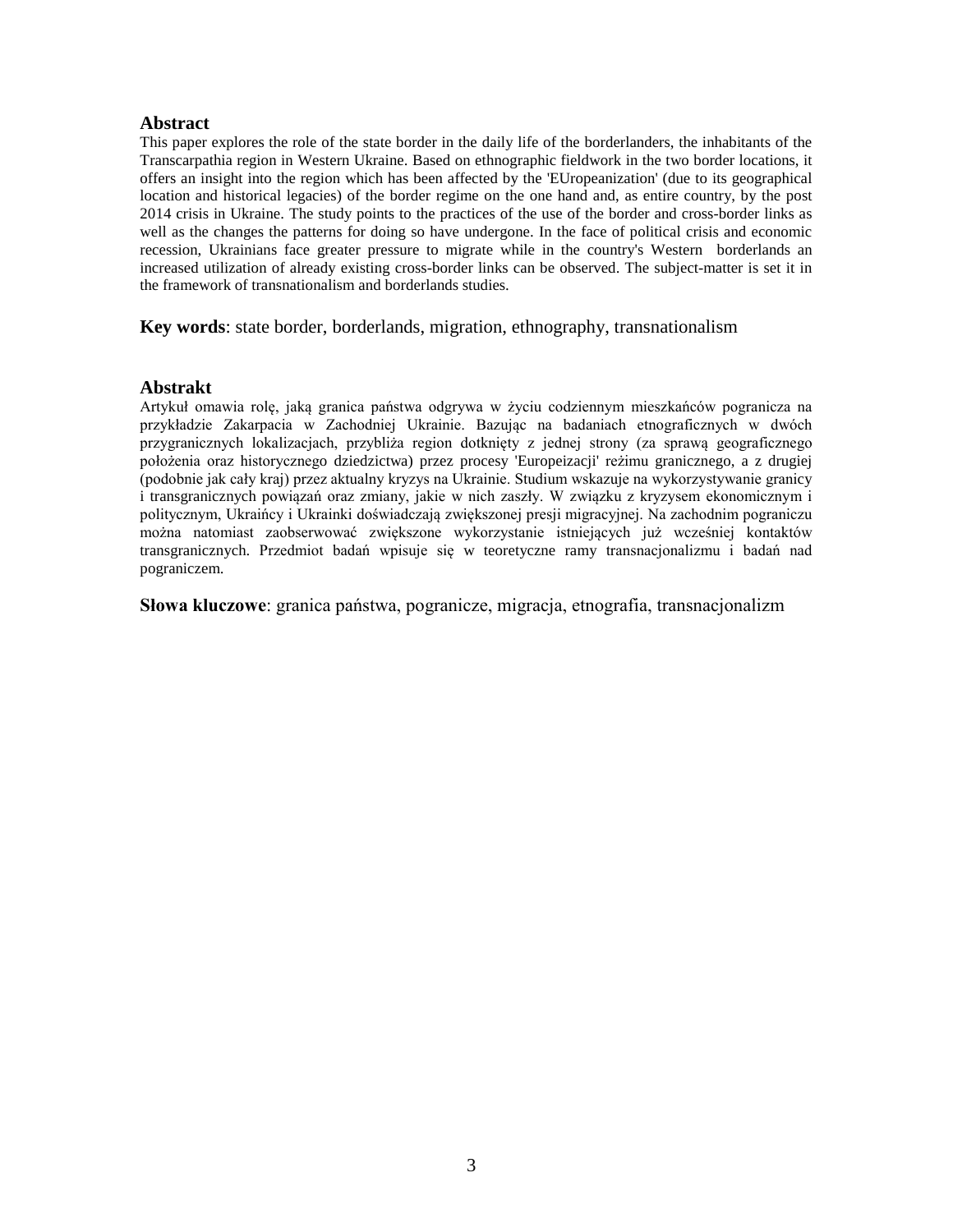# **Table of content**

| 5. Sites of inclusion, exclusion and subversion: voices from the borderland 15 |  |
|--------------------------------------------------------------------------------|--|
|                                                                                |  |
|                                                                                |  |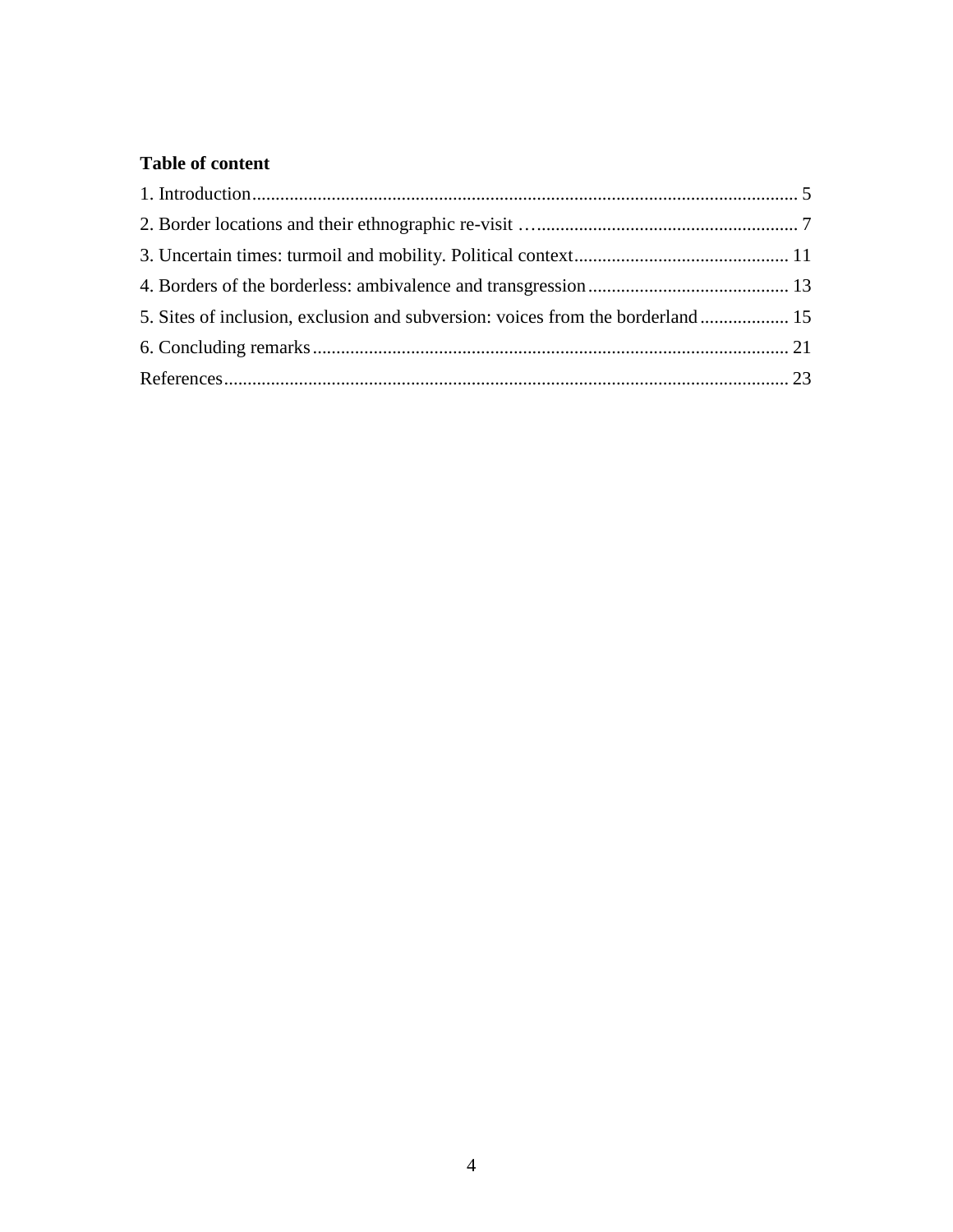# <span id="page-4-0"></span>1. **Introduction[1](#page-4-1)**

The paper explores the significance of the state border in the daily life of the borderlanders, the inhabitants of the Transcarpathia (*Zakarpatska Oblast*) region in Western Ukraine which borders Romania, Hungary, Slovakia and Poland. It is based on ethnographic fieldwork focused on dealing with the border: its familiarization and making use of it. The subject matter is inscribed in the wider relations between the local inhabitants, the border and state apparatuses applied in it. I apply concepts that interpret borders as factors for both overcoming and preserving inequalities on the international, regional or local levels. Acknowledging individual and collective agency, I also pay attention to the role of borders as factors for negotiation and transgression.

The sites the study is based upon are Beregovo (circa 30 000 inhabitants) and Solotvyno (circa 10 000) which are located by Hungarian and Romanian borders respectively, both with border checkpoints either in the town or in its outskirts. Their specificities are also shaped by their ethnic (predominantly Romanian in Solotvyno, predominantly Hungarian Beregovo) and linguistic (mixed with occasional dominance of Russian in the former and predominantly Hungarian in the latter) compositions. Importantly, what this paper reflects upon is a common knowledge among the inhabitants of the region. This kind of local understanding of the border, its workings as well as potential benefits it offers, for a researcher serves as a window on the processes under study. I visited both towns in the Summer of 2016, however my experience in the region dates back to 2005/2006 and 2009-2011. The leading idea behind the recent visit was to trace the influence of recent political developments in Ukraine and beyond on the crossborder dynamics in the country's most Western region. In order to grasp the processes of interest, I stayed in the two locations, spent time and with its inhabitants, most of whom I

<span id="page-4-1"></span> $<sup>1</sup>$  The paper has been prepared under the National Science Center's PRELUDIUM grant nr UMO-</sup> 2015/17/N/HS6/01167. I would also like to express my gratitude to the colleagues, who shared their remarks on different stages of the manuscript: Kamila Fiałkowska (University of Warsaw), Karolina S. Follis (Lancaster University), Michał Garapich (University of Warsaw) and Anna Romanowicz (Jagiellonian University). Nevertheless, any possible omissions or mistakes are my own. Last but not least, the study would not be possible without help and engagement of persons mentioned in the text and other Transcarpathians with whom I was able to get in touch and who shared their time with me. I am very grateful for that.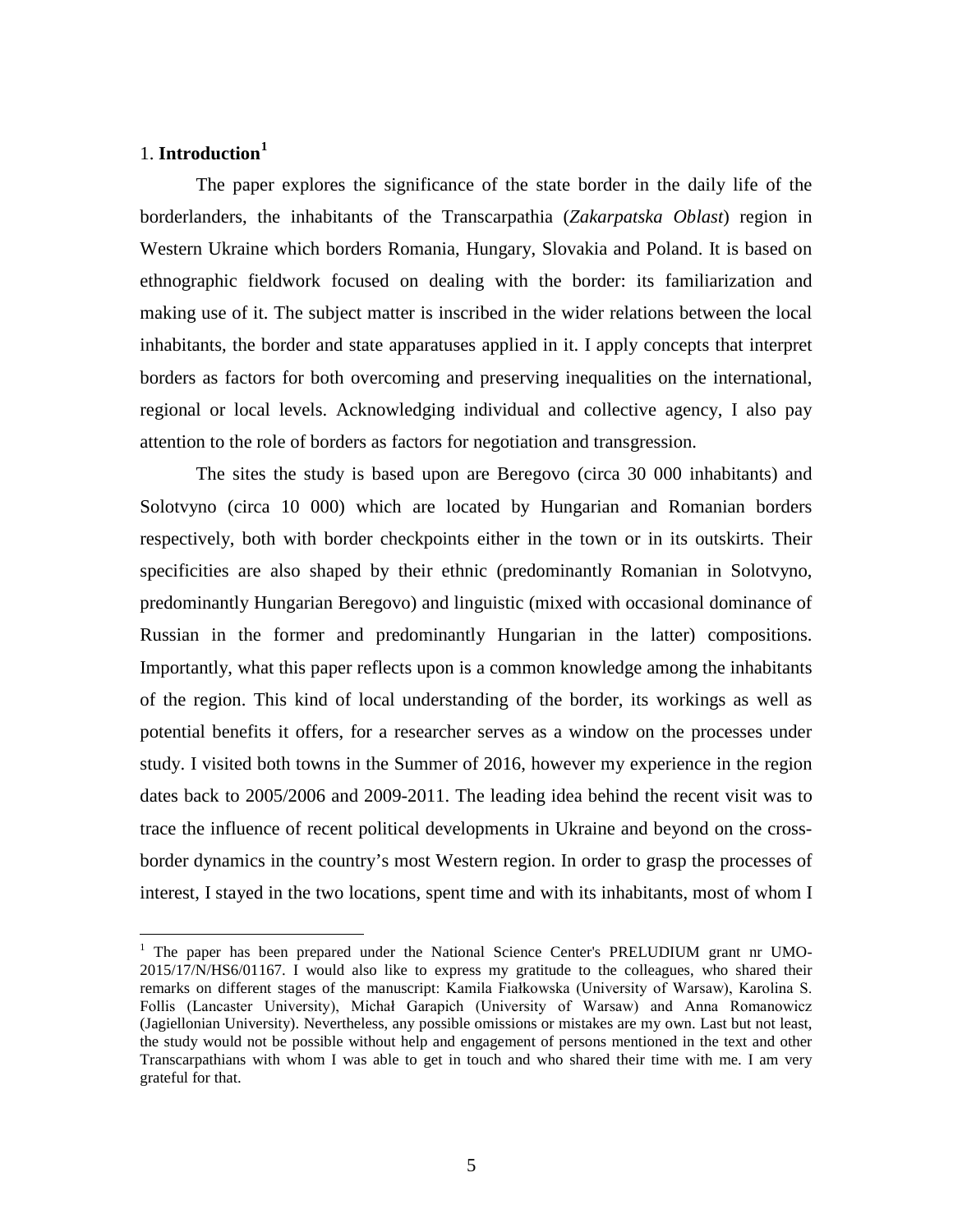knew from my previous visits. Depending on particular situations, I either accompanied my informants in their daily routines at home, at work or other surroundings, like cafes or held separate meetings. I held informal conversations and semi-structured and unrecorded interviews, but most of all I observed and took detailed notes in my diary. This kind of 'hanging out' served as a chance to participate, accompany and follow Transcarpathians in their daily activities as well as an occasion for the conversations on the subjects I found crucial. Staying in Beregovo and Solotvyno, I also visited Hungary (Nyiregyhaza, Debrecen) and Romania (Sighet) accompanying persons who travelled there on regular basis.

In what follows, I dwell upon the practices of the use of border and cross-border links, such as: migration, seasonal works, daily commuting, buying goods, registering cars abroad alongside the changes in the patterns for doing so. These changes are related to the national and international political developments, such as the ongoing economic recession in Ukraine or the 2011 amendment to the Hungarian Law on Citizenship. The latter enables the inhabitants of the territories of the former Kingdom of Hungary<sup>[2](#page-5-0)</sup>, regardless of their ethnic identification, to acquire Hungarian citizenship. As we shall see, Transcarpathia's regional specifics pave the paths either to migrate or to use the border in other ways. Bordering with Slovakia, Hungary and Romania, historical legacies of five statehood changes over the last 100 years as well as the region's ethnic composition and cross-border kinships translate into daily livelihood practices.

Local inhabitants often speak the neighbouring country's language or have relatives there which is likely to facilitate their travels, stay and search for employment. In the face of the crisis in the country as a whole, inhabitants of Ukraine are exposed to the increased pressure to migrate or use the state border in other ways. On the following pages, I show how the inhabitants of Transcarpathia maintain and make more extensive

<span id="page-5-0"></span><sup>&</sup>lt;sup>2</sup> Kingdom of Hungary, also referred to as the Greater Hungary, existed between 1867 - 1919 as a part of dual Austro-Hungarian Monarchy and covered the territories of nowadays Slovakia, Croatia, Romanian region of Transilvania, Serbian region of Vojvodina and Transcarpathia. After the WWI, 2/3 of its territories, largely and in some regions predominantly populated by ethnic Hungarians, were granted to Romania and the newly established Czechoslovakia and Yugoslavia. In the interwar period, these borders were questioned by the revisionist circles among the political elites. Between 1938 and 1944 they were partially annexed back by Hungary to be lost again after WWII. As a "lost territory", the Greater Hungary plays an important role in Hungarian national(ist) ideology and its map can often be found on car stickers, T-shirts, cups and other gadgets in Hungary and among the Hungarian diaspora.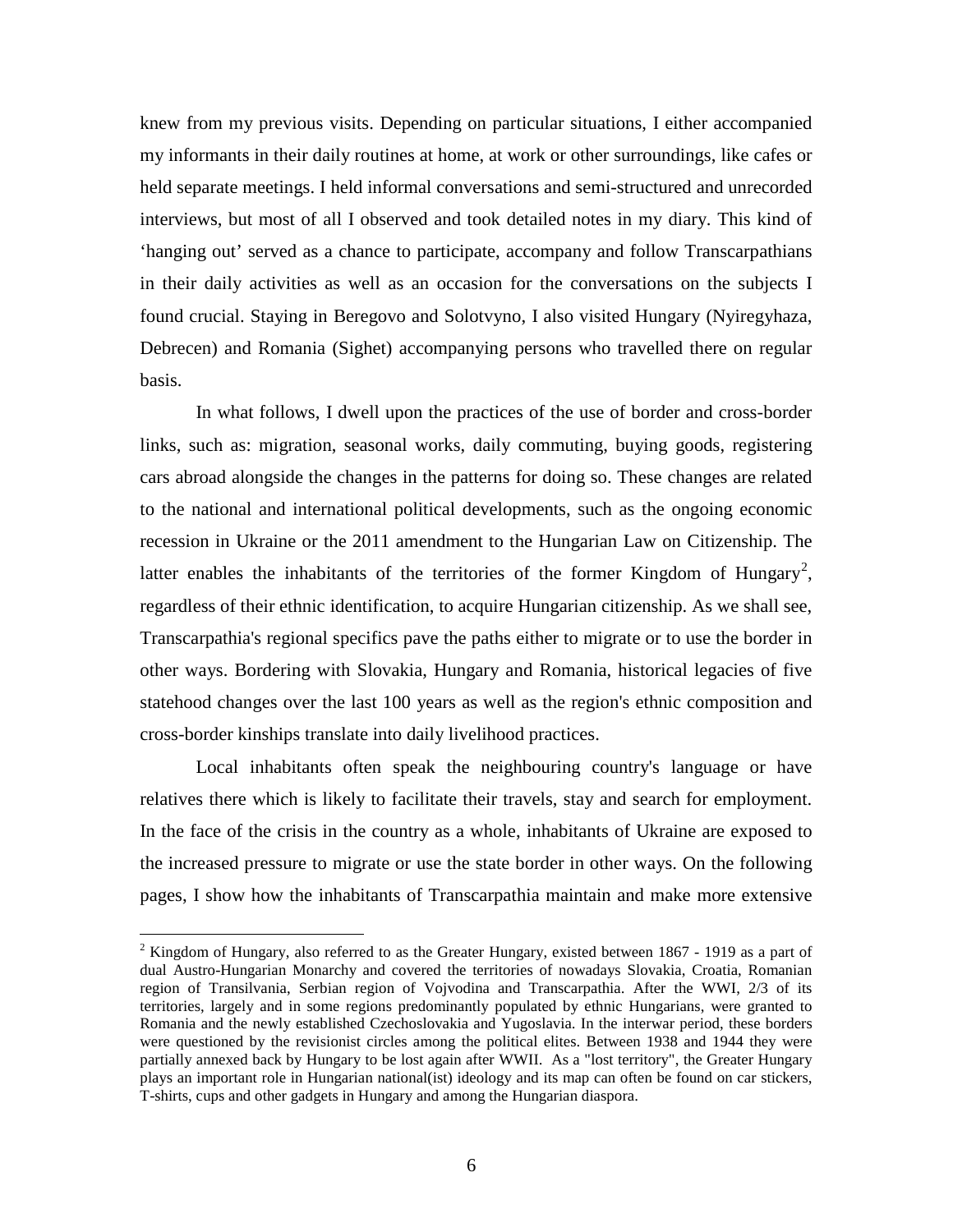use of the already existing local cross-border links with Romania, Hungary and Slovakia. That in turn leads to the general increase of the role of the state border in every day life. However, I claim that despite the possibilities that the border offers and the borderlanders' agency while working-out strategies to overcome the border-as-obstacle, the social inequalities and exclusive mechanism inscribed in their functioning prevail. Obtaining foreign passports, applying for visas, making use of language skills and cultural competence appear to be a widespread practice but it does not mean that everyone does it. As we shall see, not everyone has required networks or, both social and material, capital to put this subversion of state border in motion.

# <span id="page-6-0"></span>**2. Border locations and their ethnographic re-visit**

Arriving in Beregovo from Hungary, one is not exposed to any changes in the landscape or to the natural geographical obstacles like border-river or a hill. There is also hardly any difference in the architecture, which looks pretty much the same on both sides of the border when compared to towns of similar size. The use of language slightly changes but the majority of communication around is still carried in Hungarian, however Ukrainian and to much lesser Russian can also be heard. It is a bit different in case of inscriptions, most of which are bilingual (Ukrainian and Hungarian). When we approach the town from within Ukraine, we might observe gradual changes in both natural and human landscape as well as the increase of the use of Hungarian language and the number of cars with Hungarian licence plates -most of them driven by the locals. If it was not for the queue at the checkpoint and a better quality of asphalt roads in Hungary, one might have found it difficult to spot the space where the actual state border is delimited.

Crossing the bridge from the Romanian town and municipal centre of Sighetu Marmației (or simply Sighet) to the Ukrainian town of Solotvyno, one can clearly see the border landmark - the river Tisa and the bridge over it. In the middle of the bridge joining two checkpoints on the two sides of the border, the border-line (officially delimited in the middle of the river current) is marked with a red stripe. However, on the Ukrainian side, the river bank is planted with the line of tall acacia trees. Thus, for the visitor, the border line viewed from Ukraine appears as hidden and blurred as clearly visible trees do not delimit neither the official border line, nor the publically accessible space. Here, the use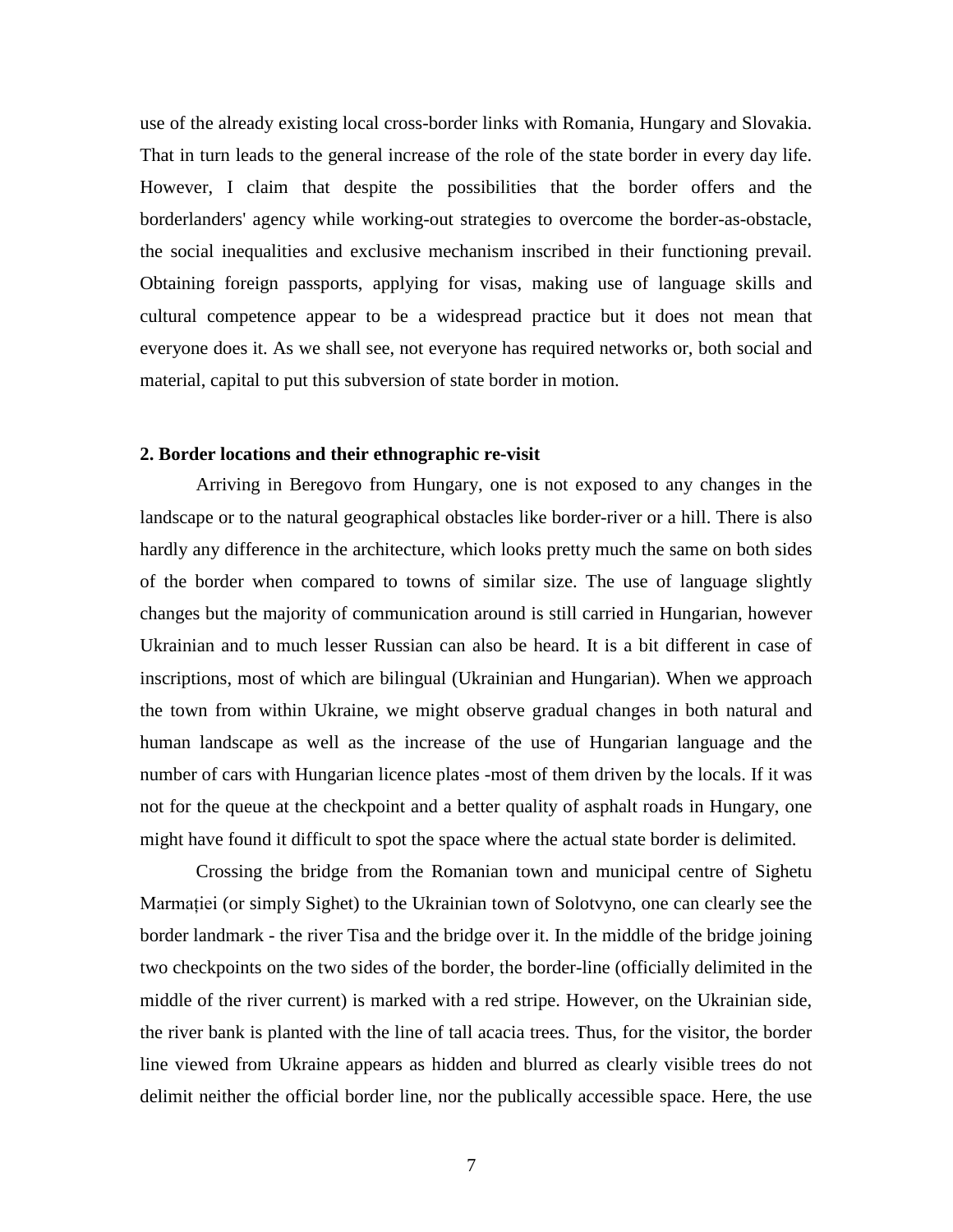of languages slightly changes as added to the Romanian language one can hear Russian, which is not spoken on the Romanian side<sup>[3](#page-7-0)</sup>, as well as Hungarian and Ukrainian. The latter is noticeable on the Romanian side but not on such a scale in the public spaces. Entering Solotvyno from within Ukraine, one passes different villages, some inhabited almost exclusively by Ukrainians and others also almost exclusively by Romanians, to find him or herself in a multilingual space where Romanian, Russian, Hungarian and Ukrainian can be heard, often spoken by the same persons. This kind of local "ethnic map" depicts the way local communities function in bi- or multilingual conditions but also as "islands" within Ukrainian linguistic space. At least when seen and entered from within Ukraine. In Beregovo, around half of the cars have Hungarian license plates and single ones with Czech, Polish Slovak or German can be spotted. In Solotvyno, the "Ukrainian" cars are in minority, whereas most of them are registered<sup>[4](#page-7-1)</sup> in the Czech Republic, Romania, Slovakia, Hungary, Poland and other EU-member states. These cars, apart from "Romanian" ones which are driven mostly by the visitors from that country, belong to the local inhabitants. However, describing their owners as "Ukrainians" or "Ukrainian citizens" would not present us with a full picture of thesituation, as many of them also have either Hungarian or Romanian citizenships and use the respective countries' passport for registering the vehicles. In both towns, Hungarian products (snacks, spices and meat products) are easily available in local shops and open air stalls. This is often the case in Western Ukraine, Polish products can also be found but here they are much less popular than the Hungarian ones.

"Foreign" cars driven by the local inhabitants can serve as one of the preindicators of local and regional cross-border links. Spotting a car with Czech, Polish or Slovak number plates in Eastern Hungary or North-Western Romania one can be almost sure that they are driven by Transcarpathians, who in turn might be travelling with Ukrainian, Hungarian or Romanian passports in their pockets. In both towns, much more often in Beregovo due to its size and administrative function, job adverts offering work in the Czech Republic, Hungary and Germany as well as intermediaries arranging Polish and Czech visas can be easily spotted. Some of the adverts precise that the work is

<span id="page-7-0"></span> $3$  However it can be heard occasionally among the visitors from Ukraine.

<span id="page-7-1"></span><sup>&</sup>lt;sup>4</sup> In order of approximate popularity.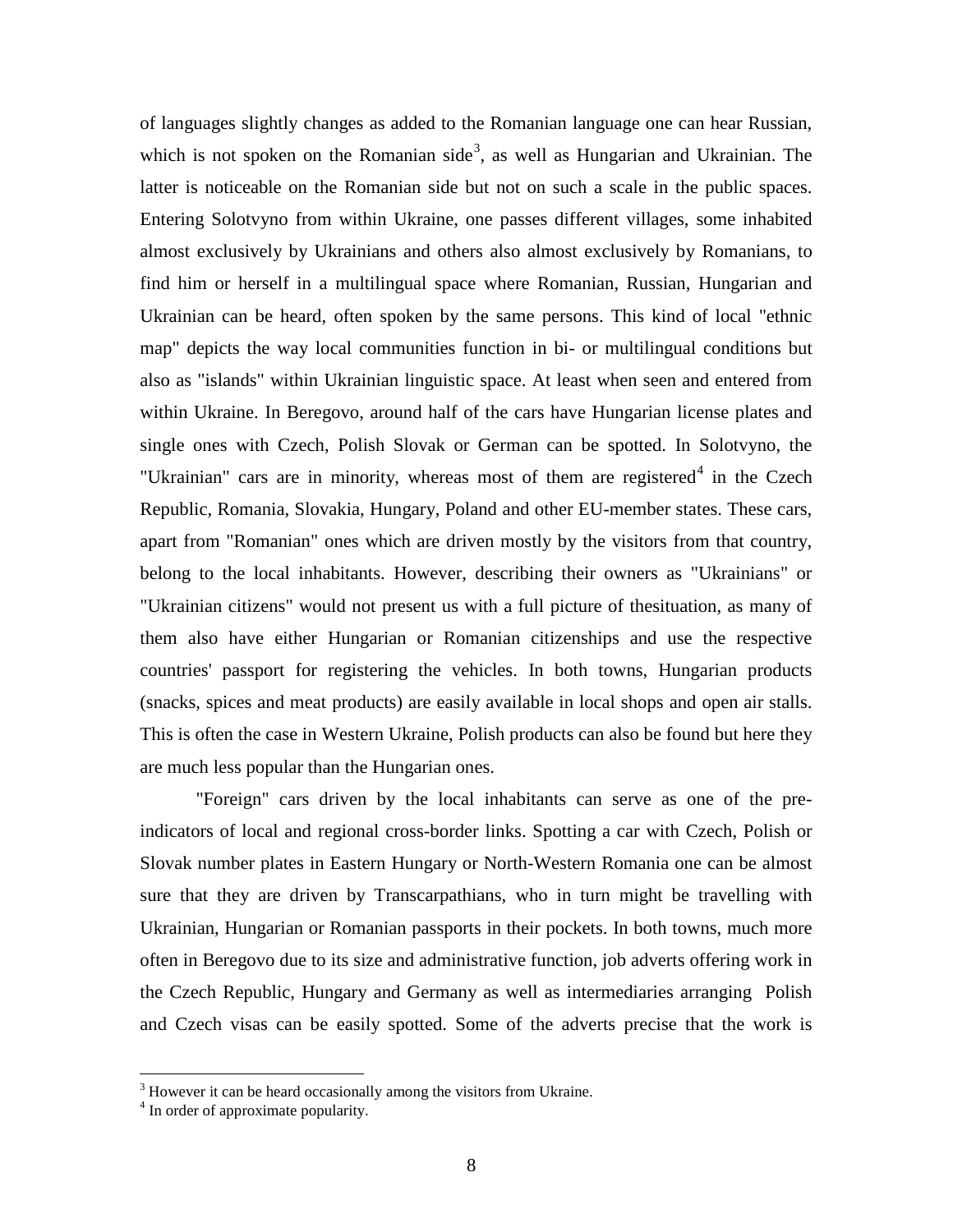offered "to the EU passport holders", others suggest they require Czech or Polish visas. According to my informants, labour migration or small scale shuttle trade has been the case in both towns since the late 1980ies and early 1990ies, however in the face of the recession, the scale of the former<sup>[5](#page-8-0)</sup> is much bigger than it used to be.

Basing on my observation, I can state that the number of job and visa adverts as well as cars with foreign number plates has clearly increased since 2011. As we shall see, the changes are not only about the scale, but even more importantly about the patterns and strategies which people apply in their border related activities. The Luzhanka-Beregsurany checkpoint is full of frequent commuters (some of whom travel everyday, others stay in Hungary for a few days), who cross the border on foot or by bicycles to reach the farms and orchards on the Hungarian side of the border, where their cheap labour is needed by the local land owners. After crossing the border, some of them wait to be given a ride by cars going to the nearby town (10 kilometres distant) of Vasarosnameny or a bit more distant (70 kilometres) Nyiregyhaza.<sup>[6](#page-8-1)</sup> Dozens of cars are also parked on both sides of the border as many commuters prefer to reach it by car and cross it on foot. The traffic in Solotvyno is not as intensive but the phenomenon of daily commuting to work or to trade at the open air market in Sighet, where the stalls selling Ukrainian products can be easily spotted. What can also serve as an illustration to the local border intimacy and familiarization of state borders is the fact that some local drivers travel to Hungary via the Solotvyno-Sighet bridge and Romania due to better quality of the roads in the neighbouring country. The alternative would be to travel on the Ukrainian territory to the nearest (98 kilometres distant) Ukrainian-Hungarian checkpoint in Vylok.

In both locations, we can also speak of long-term and seasonal migration and the "traditional" destination for the migrants from the region - the Czech Republic - still appears to be the most common. Other destination is the UK while the attractiveness of Russia, which used to be particularly popular in Solotvyno, decreased.<sup>[7](#page-8-2)</sup> Czechia remains

 $5$  The scale of the shuttle trade seems to be decreasing.

<span id="page-8-1"></span><span id="page-8-0"></span><sup>&</sup>lt;sup>6</sup> There is also one bus a day from Beregovo to Nyiregyhaza and back and one to Budapest twice a week.<br><sup>7</sup> Unpopularity of Russia is grounded not only in the tensed Ukrainian-Russian relation but also in the fall

<span id="page-8-2"></span>of Russian rubble which makes Russian labour market less attractive.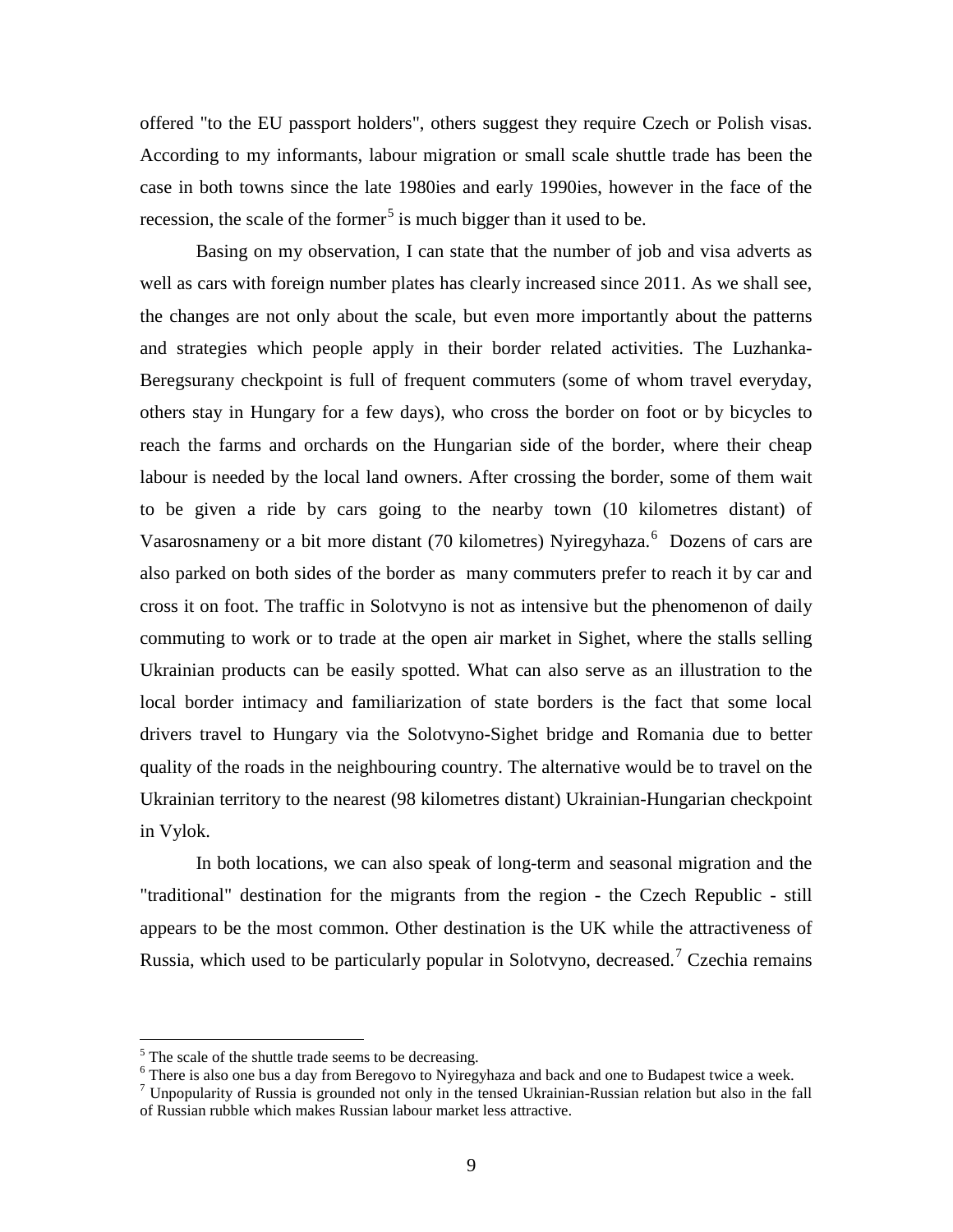popular among those, who travel with Hungarian and Ukrainian passports <sup>[8](#page-9-0)</sup>. The latter often travel there with Polish visas, which are easier to obtain than Czech ones. while Great Britain appears as reserved for the EU passport holders. United Kingdom as a destination as well as Poland as a visa-issuing country appear as a relatively new phenomena, not observed during my previous studies. The process appears more diverse with Hungary, as some people work and settle there, others have their properties and registrations in both countries and share their life between them. Similarly to the border crossing with Romania, some travel to the neighbouring country every day, others do not do it at all. Slovakia, Hungary and Romania also serve as transfer for the longer journeys: Debrecen and Kosice international airports as well as bus stops and parking places in Sighet, Satu-Mare (in North-Western Romania, circa 60km from Solotvyno and Sighet) or Mataszelka (in Eastern Hungary, circa 60 km from Beregovo and less than 200 from Solotvyno) serving international bus and mini-buses connections, among other destinations, to the UK. Thus, even travelling to further (and 'non traditional') destinations involves local cross-border networks and strategies.

The current study, and the 2016 fieldwork, is inscribed in the idea of an ethnographic re-visit (Burawoy 2003) in the sites where I conducted my research in 2005/2006 (Beregovo) focused on ethnic identities in the borderland and 2009-2011 (Solotvyno) devoted to the state border and its role of local daily life practices. Following the path of the Extended Case Method, I tie 'ethnographic observations to outside forces' (Tavory, Timmermans 2009: 254) and extend them over time and space (Burawoy 2009: XV and further). I refer to the research conducted between 2005 and 2011 as well as my in-depth knowledge deriving from my frequent visits in the region over these 11 years. In that manner, I link the locally observed processes with wider phenomena of international political and economic issues and the way they impact the local realities. This is where I also turn to strategically situated and multi-sited ethnography, which provides us with connections between people, stories, places, biographies and their meanings (Marcus 1995). As put by George Marcus, *The* 

<span id="page-9-0"></span> <sup>8</sup> In Solotvyno, obtaining a Romanian citizenship is also a possibility, however the country's regulations do not favour Transcarpathia (which unlike the region of Bukovyna has never belonged to Romania) and are not as easily applicable as Hungarian ones (see: Jóźwiak 2014: 32-33). Between 2011 and 2016 I met only two people with Romanian passports while bearing or applying for Hungarian citizenship remained popular also among local Romanians.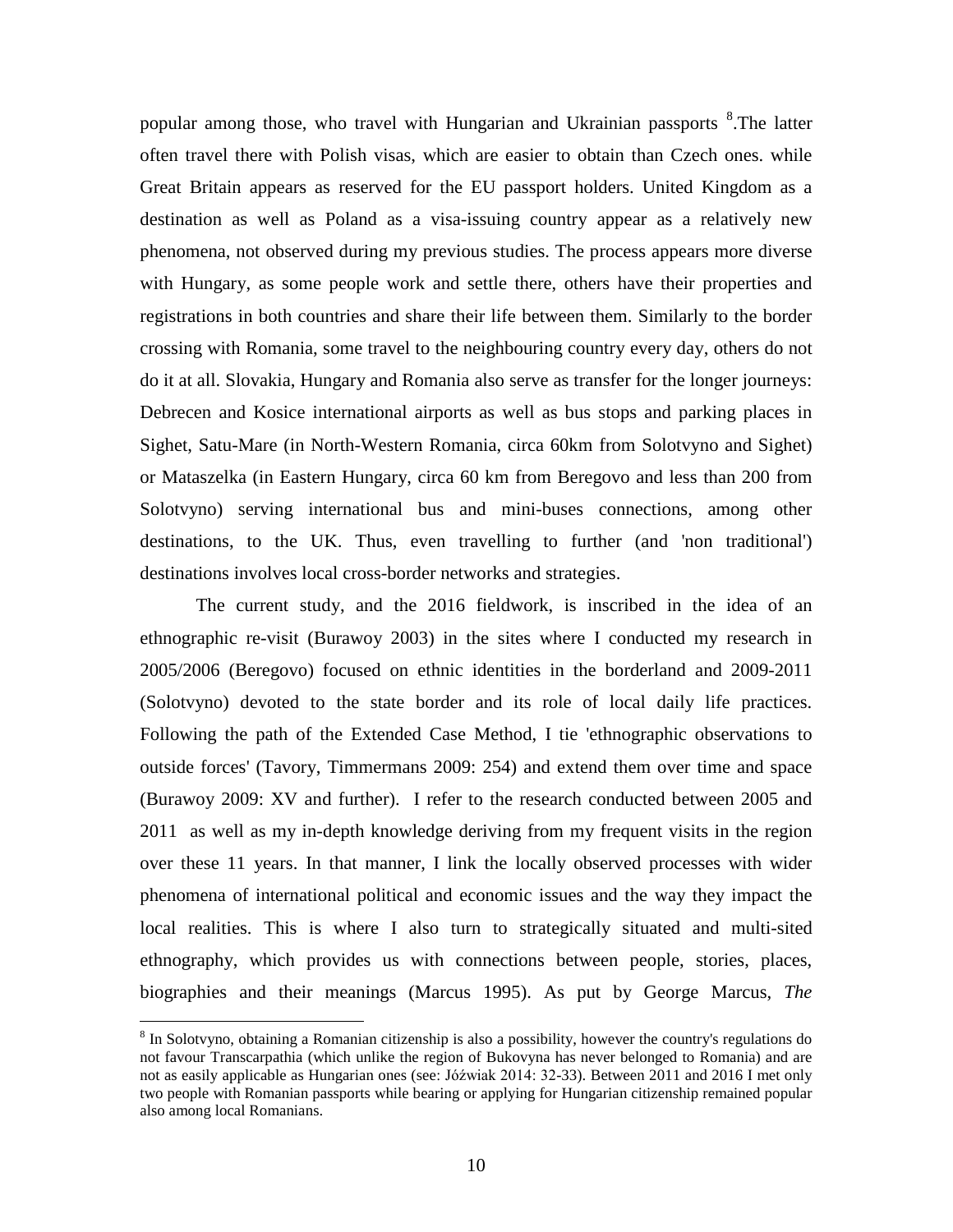*strategically situated ethnography attempts to understand something broadly about the system in ethnographic terms as much as it does in local subjects. It is only local circumstantially* (Marcus 1995: 111). At this point, my reference to multisitedness concerns the level of entanglement of locally observed phenomena in the large-scale processes, rather than connections between numerous locations as it is often associated in ethnography of migration.

My previous study revealed that living close to the check-point, speaking the neighbouring country's language or even having relatives 'on the other side' is not necessary accompanied by the regular visits or interest in visiting. They also pointed to the uncertain, often critical, ethnic minorities' attitudes towards their 'external national homelands', that is Hungary and Romania. However, I anticipated that this could change in the face of acquisition of 'foreign' (Hungarian and Romanian) passports (see: Jóźwiak 2014). The current research links to my earlier work and en-widens previous findings and anticipations with a perspective on more recent, uncertain times.

## <span id="page-10-0"></span>**4. Uncertain times: turmoil and mobility. Political context**

Due to its geographical location and historical legacies, Transcarpathia appears as affected by the 'EU-ropeanization' of the border regime and post-2013 turmoil in Ukraine. The very functioning as well as the social role of the border has changed due to the passport-visa regulations introduced by Ukraine's Western neighbours in the face of EU's enlargement. Thus even not being a member of the EU, Ukraine has been impacted by its regulations.

On the other hand, the country as a whole faces continuous political crisis since the November 2013 break up of the anti-government protests. The events of the so called Euro Maidan resulted in February 2014 downfall of the President and the government. This in turn was followed by Russia's seizure of the Black Sea Crimean Peninsula and the armed conflict in the Donbas region in the East of the country. The ongoing armed conflict covers less than 5% of the Ukrainian territory in the country's 'far East' while the region under study is located in the 'far West' and the regions are circa 1 500 kilometres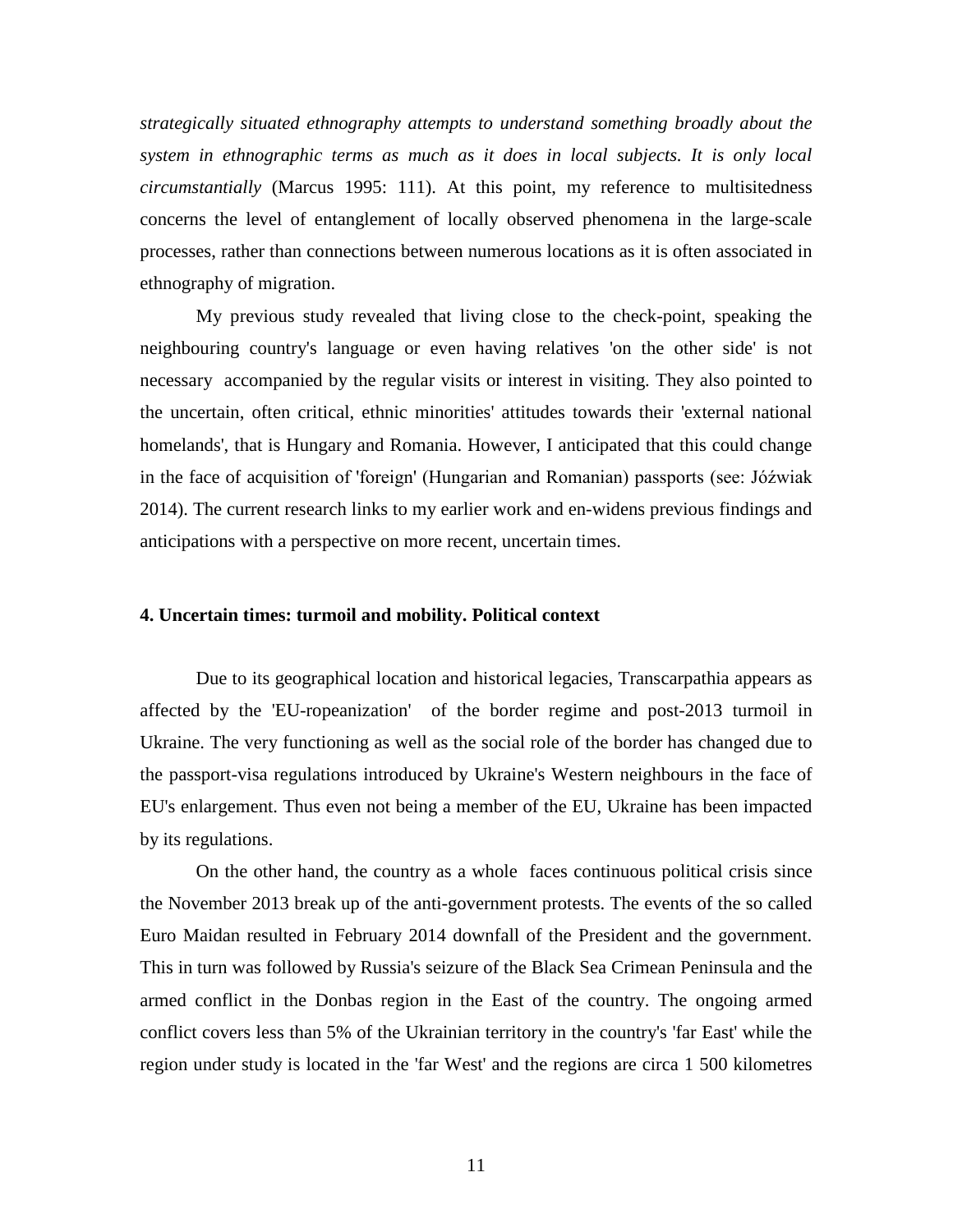distant (1 534 between their administrative centers)<sup>[9](#page-11-0)</sup>. Nevertheless, the impact can be sensed in the country as a whole, including the distant (Western) regions. Ukraine has experienced further, as it had already been affected by the 2009 one, economic recession: dramatic devaluation of the Ukrainian Hryvna<sup>[10](#page-11-1)</sup>, decreased  $GDP<sup>11</sup>$  $GDP<sup>11</sup>$  $GDP<sup>11</sup>$ , further decay of the remains of the heavy industry and mining (partially related to the Russian market) and decline in foreign trade. As stated in the Centre for Eastern Studies (a Warsaw based think-tank) commentary: *The main reason behind the crisis has been the destruction of heavy industry and infrastructure in the war-torn Donbas region, over which Kyiv no longer has control, as well as a sharp decline in foreign trade (by 24% in 2014 and by 34% in the first quarter of 2015)* [...] *The conflict has also had a negative impact on the production figures for the two key sectors of the Ukrainian economy: agriculture and metallurgy, which account for approximately 50% of Ukrainian exports* (Iwański 2015: e-source).

Political breakthroughs, economic recessions and armed conflicts worldwide tend to result in increased mobility as people flee from the war-torn territories, escape political persecution or search for more stable economic condition (see: Tilly 1976; McKeown 2003). So is the case with Ukraine, where circa 1 500 000 of people from Crimea and

<span id="page-11-0"></span><sup>&</sup>lt;sup>9</sup> According to official data from Ukrainian Ministry of Social Policy, Transcarpathia received the smallest, in comparison not only to Ukraine's East and Central regions but also to the neighbouring Western ones, number of the Internally Displaced Persons (IDPs). As for August 2015 it was 3 447 persons compared to the neighboring districts of Ivano-Frankivsk (4 607), Lviv (11 914) in or an almost neighboring Chernivtsi District (9 474). The numbers are far bigger in Central (for 148 093 in Kyiv itself) and Eastern Ukraine: 190 587 in Kharkiv District and 907 281 in Ukraine controlled parts of Donbas. The entire number of registered IDPs in Ukraine was 1 696 697 (source: http://www.internal-displacement.org/europe-thecaucasus-and-central-asia/ukraine/figures-analysis). This adds to the difficult to estimate number of persons who resettle from Donbas and Crimea without undergoing a registration process.

<span id="page-11-1"></span> $10$  The fall of the national currency rate and its instability is easily noticeable to anyone who lives in Ukraine or travels there. It is also a common reference in conversations. To provide basic statistics. Prior to the 2008 global economic recession, the exchange rate of UAH (Ukrainian Hryvnia) to USD (US Dollar) remained at the level close to 5:1. It was in the fall of 2008 than it started to drop until it reached 8:1 in January 2009. In that year it experienced some fluctuations (7.6 - 8.78) to stabilize at the level of 8 in Autumn 2009 until rapid fall in 2014 (around 10 in March, 11 in June, 13 in September, 15-16 in December) to reach as high as 33 in February 2015 and as low as 20 in May and September. Oscillating between 23 and 27 in 2016. Source: http://www.xe.com/currencycharts/?from=USD&to=UAH&view=10Y

<span id="page-11-2"></span><sup>&</sup>lt;sup>11</sup> Ukrainian GDP experienced significant growth between 2006 (107 billion USD) and 2008 (180 billion USD), to fall to 117 billion in 2009, slightly increase in 2010 (136 billion) to gradually reach 181 in 2013. In two subsequent years it dramatically fell to 131 in 2014 and 90.6 in 2015. Source: http://www.tradingeconomics.com/ukraine/gdp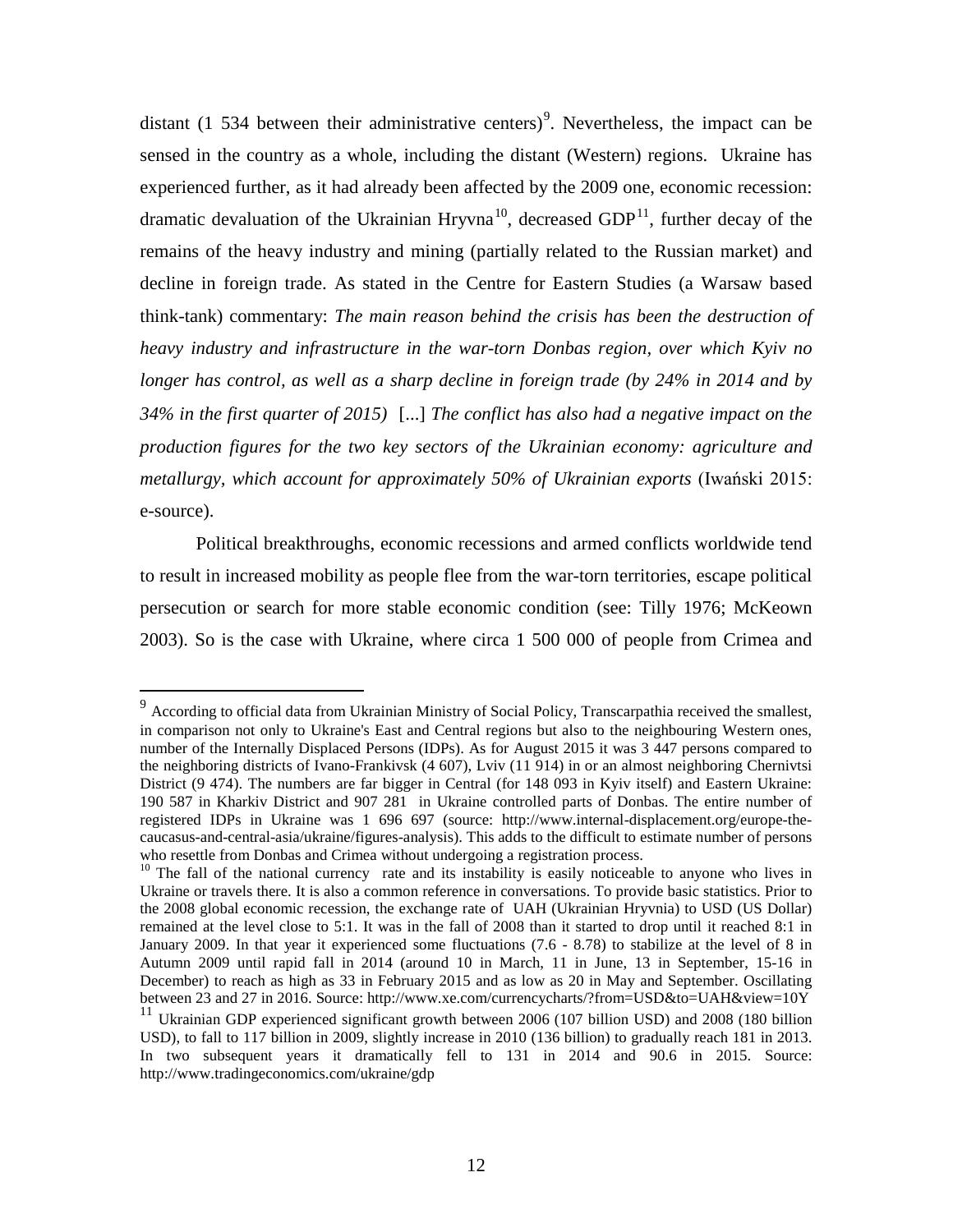Donbass have left their homes heading abroad or to other regions of Ukraine. In addition, millions of Ukrainian citizens had already been working abroad prior to the eruption of the current turmoil which has only accelerated the process (see: Düvell, Lapshyna 2015; Lendel 2016; Erőss, Kovály, Tátrai 2016; Jóźwiak, Piechowska 2016).

#### <span id="page-12-0"></span>**5. Borders of the borderless: ambivalence and transgression**

Regimentation provided by the borders and control over mobility as well as policies related to migration, mobility and security (see: Torpey 2000; Feldman 2012) structure not only patterns of mobility, but also the horizons of belonging while living 'simultaneously on two [or more] sides of the border' (Follis 2012: 79). Even if perceived as 'absolutely nondemocratic, or 'discretionary' condition[s] of democratic institutions' (Balibar 2004: 109), the ambivalent nature of state borders can create potential sites for transgression (Green 2010: 262) as well as 'zones of engagement' (Simonyi, Pisano 2011: 224) where different kinds of contact, inclusion and exclusion are possible. With their selectivity and non-democratic character, state borders are likely to preserve international (global) social and economic inequalities. In the case under study, it can be observed in differences between wages and living standards in Ukraine as compared to its Western neighbours and other countries that borders separate Ukrainians from.

Borders also relate to the Region's history of five changes in the state belonging over the last 100 years. In terms of ideology, as a world-wide pattern, they provide us with increased presence of the state at its boundaries. What is currently at stake can be described as Ukrainian – Hungarian struggle at the symbolic level. The involvement of Hungarian national ideology extends beyond the boundaries of the nation state and meets Ukrainian state-building and pursuit of territorial integrity. This symbolic tag of war is translated into particular policies of single against multiple citizenship. As the latter is de facto tolerated, Hungary appears as an allegorical winner<sup>12</sup>. And this is where the borderlanders enter the scene as actors and agents of negotiation and transgression as it

<span id="page-12-1"></span> $12$  Hungarian extra-territorial policy also takes shape of subsidies not only for Hungarian speaking schools and cultural institutions, but also health care institutions in Transcarpathia regardless of the language of their services. In the framework of "gesture politics", Ukrainian cultural initiatives in the region are also supported (Erőss, Kovály, Tátrai 2016: 22-23).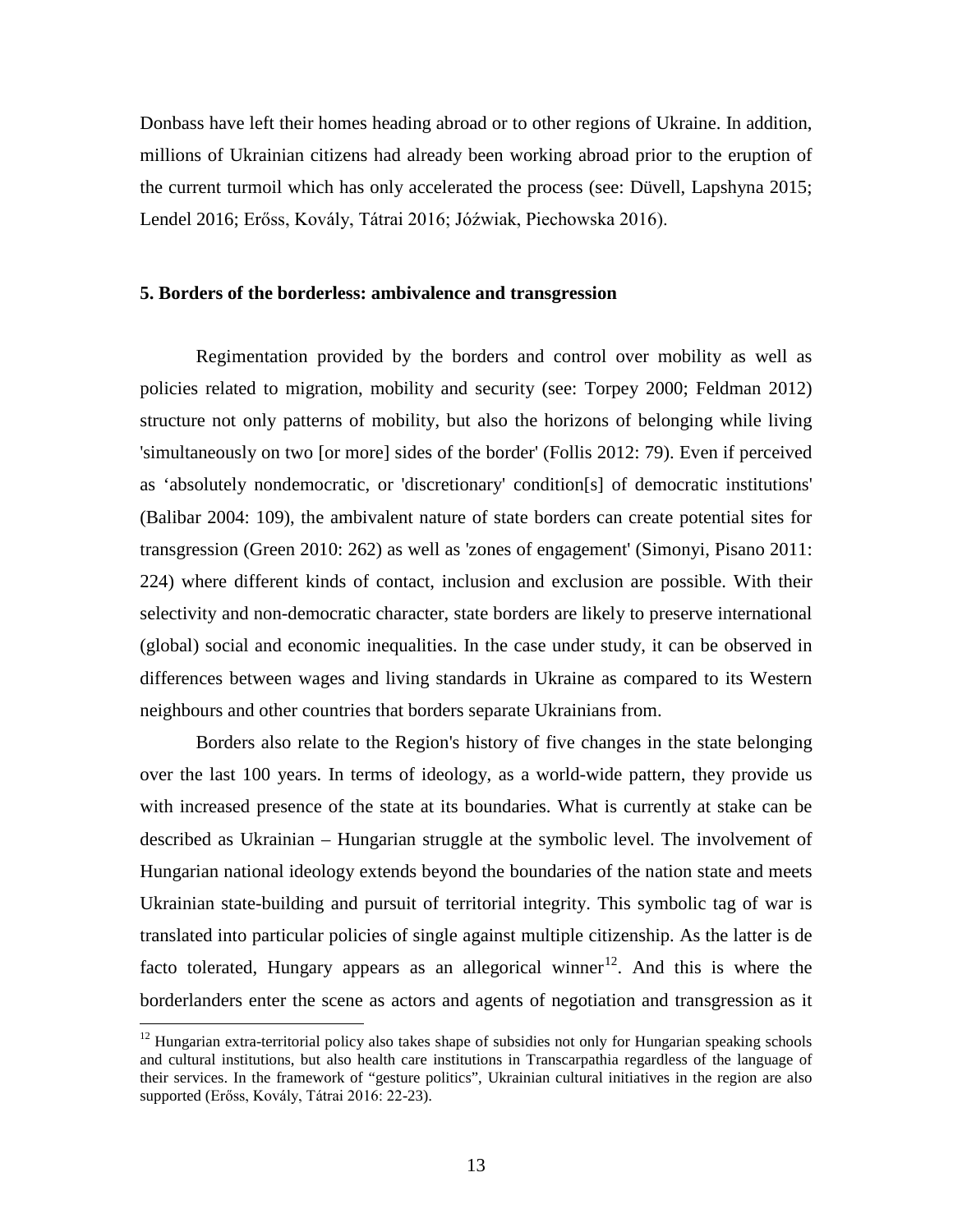is up to the local inhabitants to deal with these contradictions, navigate through them and make use of them.

Against the backdrop of evidenced inequalities as well turbulent history of the region and country as a whole, migration can be viewed as a part of core-periphery relations in the global economy (Brettel 2007: 119). In that manner, peripheral countries and regions have served as a cheap (surplus) labour reservoir for the core of the worldeconomy: colonial powers, industrial, banking and political centers where capital is accumulated. Referring to Ukraine, Volodymyr Ischenko (2013) and Andrei Malyuk (2010; 2014) point to the country's peripheral function in the European economy and a role of cheap workforce provided for the labour markets of the core. However, it was already in the 1980ies that Michael Kearney (1986: 339) suggested that researchers focused on 'removal of surplus from the periphery' while not paying enough attention to the flow in the opposite direction. This concern, as well as a step beyond a bi-polar and, center-periphery approach has been reflected in studies on transnationalism (Brettel 2007: 120) and circular migration and mobility (Triandafyllidou 2010: 12; Vertovec 2007). In this pattern 'migrants operate in social fields that transgress geographic, political, and cultural borders' (Brettel 2007: 120). In the borderlands, which appear as spaces where the state is subjected to subversion, the mutual influence of the values, ideas, customs and shared economic relations on both sides of the state border can also contribute to transnationalism (Donnan, Wilson 1999: 4-5). So is the case with the apparatus of state security which, according to Simonyi and Pisano, "contributes to the formation of local and transnational networks' (Simonyi, Pisano 2011: 223-224) as individuals reinvent and renegotiate the rules and order as well as their social meanings at the limits of the state.

With their political, economic and symbolic functioning , state boundaries provide us with the context of protecting the relative welfare in one group of states and maintaining precarious work conditions, through the demand for immigrant workforce, in another (see: Green 2012; Feldman 2012; Arnold, Pickles 2011). International mobility appears as embedded in social transformations and the processes of societal change (Castells 2010: 1570) and can also be linked with progressing precarisation of work which makes further 'pressures for making labour more mobile geographically including cross-border employment' (Böröcz 2014: 91). Reflecting on contradictions inscribed in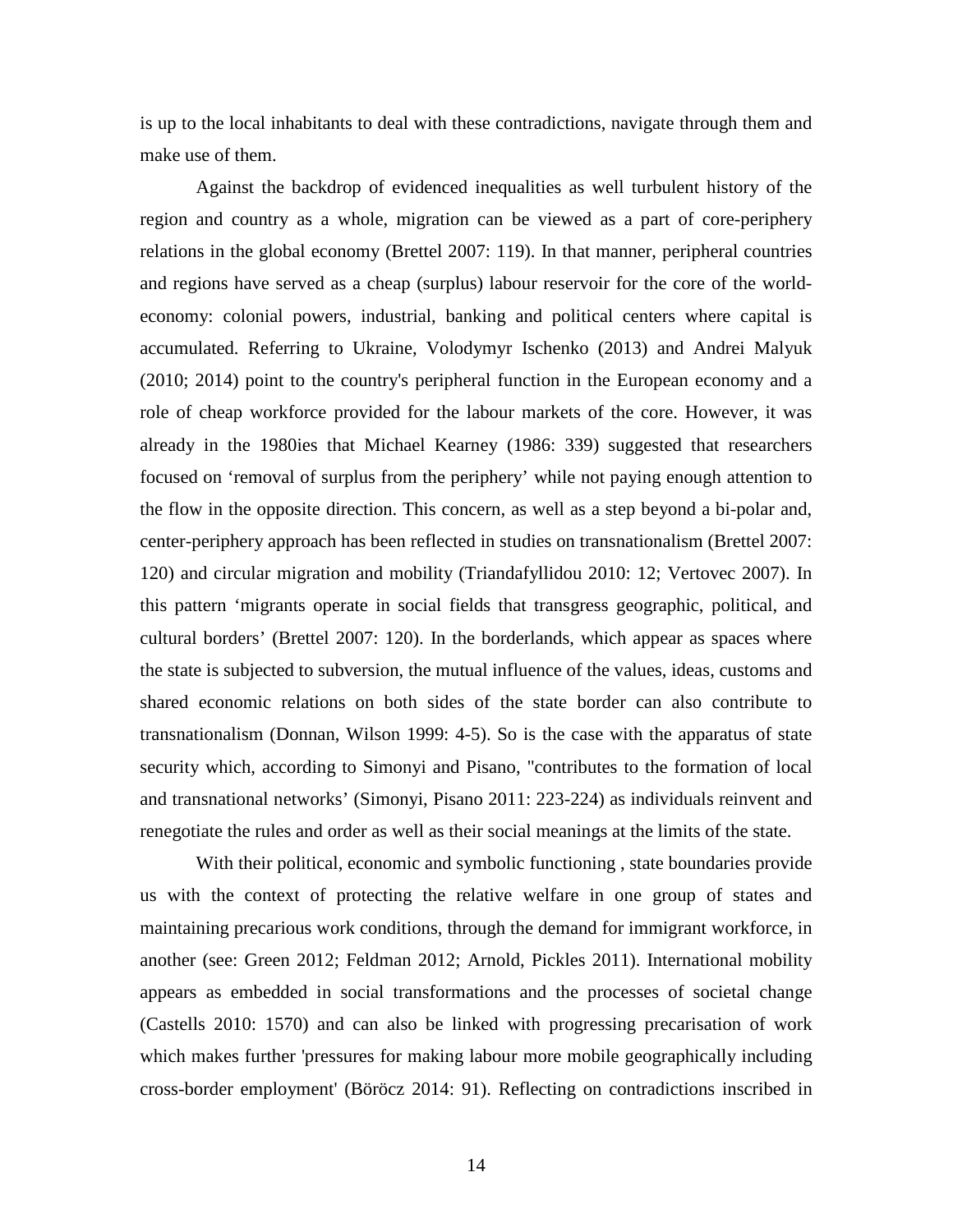the functioning of state borders in Europe, Sarah Green (2012) and Ruben Zaiotti (2007a; 2007b) point out to their functioning as a combination of surveillance, security and commercial enterprise. Entrepreneurial aspects of the state borders apply to the public and private investments along the border and around the checkpoints as well as other profit-generating activities (including a grey zone), such as shuttle trade, carrying passengers and the legal infrastructure (shops, gas-stations, open-air markets) that accompany them.

# <span id="page-14-0"></span>**6. Sites of inclusion, exclusion and subversion: voices from the borderland**

Transcarpathia's ethnic and linguistic composition, its history and quite central location on the map of Europe is likely to awake the popular myths and phantasms of romanticised Central Europe among researchers, writers and other enthusiasts. It is in this context that an anecdote quoted by Judit Batt in her work on Transcarpathia, can be recalled*: A visitor, encountering one of the oldest local inhabitants, asks about his life. The reply: «I was born in Austria-Hungary, I went to school in Czechoslovakia, I did my army service in Horthy's Hungary, followed by a spell in prison in the USSR. Now I'm ending my days in independent Ukraine». The visitor expresses surprise and how much of the world the old man has seen. «But no!» He responds, «I have never left this village»* (Batt 2002: 155). Contrary to this 'oldest person in the village', many Transcarpathians, do travel a lot and have seen 'much of the world. Although I have never heard this anecdote in the field, I already could not resist quoting it elsewhere, and I am also mentioning it here in order to juxtapose romanticised history of the region with the actual experiences of those who actually face borders, checkpoints and travelling in their daily life.

Basing on my observations and conversations, some of them taken in the interview manner, some resulting from accompanying hanging out, with both towns' inhabitants, below I present images, voices and stories of those in one way or another affected either by living by the border, citizenship policy or long-distance labour migration. In this section, I directly refer to the examples of six persons, whose experience serve as ethnographic vignettes for the subjects of my interest. As the study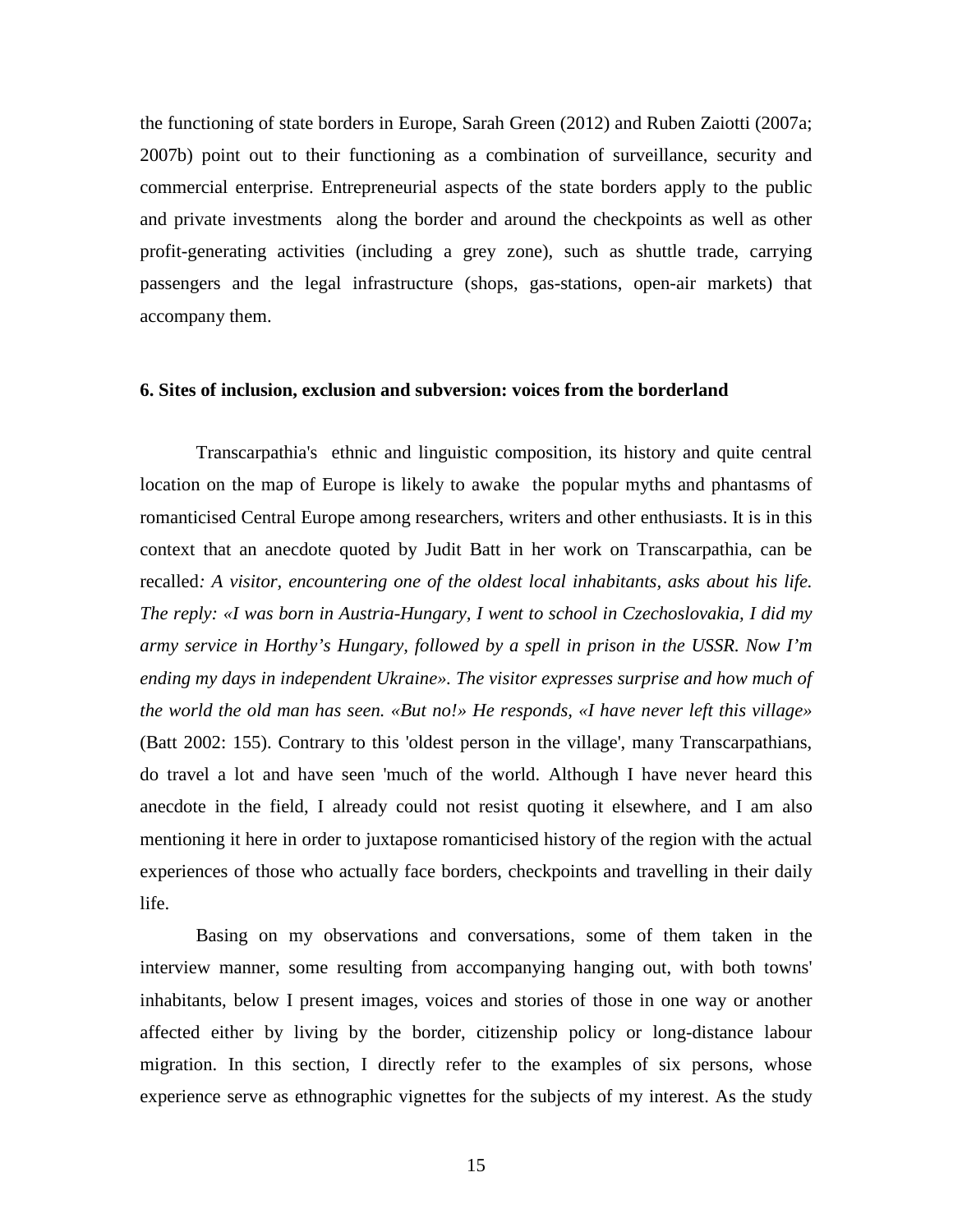deals with some sensitive issues, such as dual citizenship which is prohibited in Ukraine or involvement in grey-zone businesses, to assure the anonymity of my informants, I decided not to give them pseudonyms so that they are not accidentally matched with other persons that could have been described in a similar manner. Instead, I refer to them with the capital letters, related to the order of my reference and not to their names or surnames.

Thinking of revisiting the sites and the subjects of interest, I shall start with (A) from Beregovo with whom I was acquainted between 2005 and 2008 before we lost track of each other. In his e-mail from 2014 I read: *Hi, a lot has changed here. My business died during the recession in 2009-2010* [...] *For three years I worked as a teacher in school. Than I* gave *it all up and went to work to Moscow. Acquired Hungarian citizenship, and this year I worked for half a year near Prague.* [...] *I was offered a job in England, and if it will not succeed, I will go back to the Czech Republic. As for now, I'm saving money for a business, but I don't want to do anything in Ukraine.* From our further correspondence, I got to know that he eventually ended up in the UK. After a period of short communications, we managed to meet in 2016 in Beregovo where he was paying his summer visit at family home. (A) had already had migration experience as he worked in the Czech Republic in the early 1990s and with his savings he decided to settle in his hometown. It was the economic recession which forced him to search for employment abroad and the Hungarian passport which made it easier. Living in England and visiting home twice a year, he intensively learned English, which according to his declaration, he knew better than Hungarian (with Ukrainian being his mother tongue). His plan was to generate his income "there" doing seasonal skilled works and live "here" taking benefits from the price difference between Ukraine and the UK. Staying in Beregovo, he also went to Hungary in order to withdraw cash from his British bank account in an ATM to avoid extra charges of Ukrainian banks. His holiday at home came to an end when the employer bought him the ticket to for the flight to London from the nearby Kosice airport in Slovakia.

For 10 years (2004 - 2014), "from Maidan to Maidan" as she describes it referring to the two waves of opposition protests in Ukraine with their epicentre at the Kyiv's Independent Square (*Maidan Nezalezhnosti*), (B) used to work as a school teacher in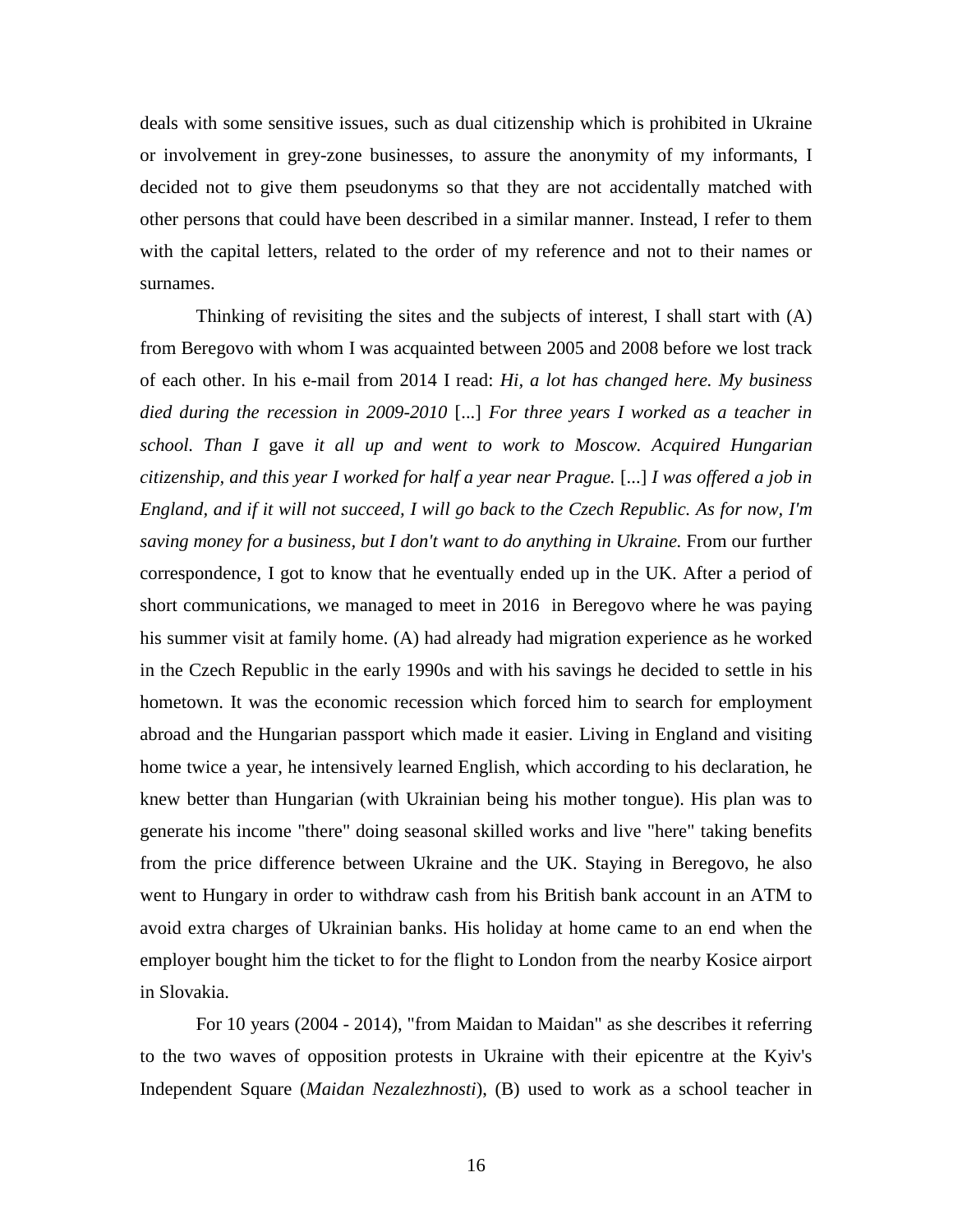Beregovo. Disappointed with the lack of positive changes regarding corruption, salaries and mafia-like structures in public institutions (including schools) after the post-Maidan breakthrough, she quit her job and was considering quitting her professional track as well. However through informal networks she got to know about a job offer at school in one of the villages near Vasarosnameny in Hungary, 7 kilometres from the Ukrainian border. And this was where her Hungarian citizenship, acquired 2 years before, became useful. She commutes to work 4 days a week either by bike, by car or a school bus, which picks her up on Hungarian side. Depending on the queue at the checkpoint, it takes between 2 and 3 hours to get there. At first, she found it difficult to get accustomed to the new realities and different culture of work in the neighbouring country as well as to its language.<sup>[13](#page-16-0)</sup> Daily commuting is not easy and some teachers from Ukraine, who also work in the same or nearby schools, have settled in Hungary, some of them with entire families. But, to (B)'s account, she never seriously considered such a solution and she enjoys returning to her home, her family and sleep in her bed. She feels that she belongs "here" (Beregovo, Ukraine) and identifies as "Ukrainian patriot". She also does not look upon her Hungarian citizenship as any kind of "treason to Ukraine". For her it is just a way to find a better paid job. Truly better, as her salary has increased at least fivefold. She has no insurance in Ukraine but working full time in Hungary, she is insured and is entitled to Hungarian healthcare.

Similarly, her colleague (a fellow teacher), (C), commutes to Hungary three times a week and she would not mind going there every day,"if it was not for the border". As an ethnic Hungarian living on historically Hungarian territories, she found it natural to apply for Hungarian citizenship when it turned possible. To put in her own words, "It used to be Hungary", and "we don't even speak proper Russian or Ukrainian here". Like (B), until 2015 she only used the passport for occasional visits in Hungary but when we met in the Summer 2016, was happy with the possibilities it provides. Even though their social and family lives of both teachers are "here" (Beregovo, Ukraine), their careers, as well as health care services are located "there" (Hungary), while the state border and a check point appear as a daily routine. Using Ukrainian documents in Ukraine and

<span id="page-16-0"></span><sup>&</sup>lt;sup>13</sup> Fluent in Hungarian, as a Ukrainian native speaker and declared Ukrainian, she never had any courses in it.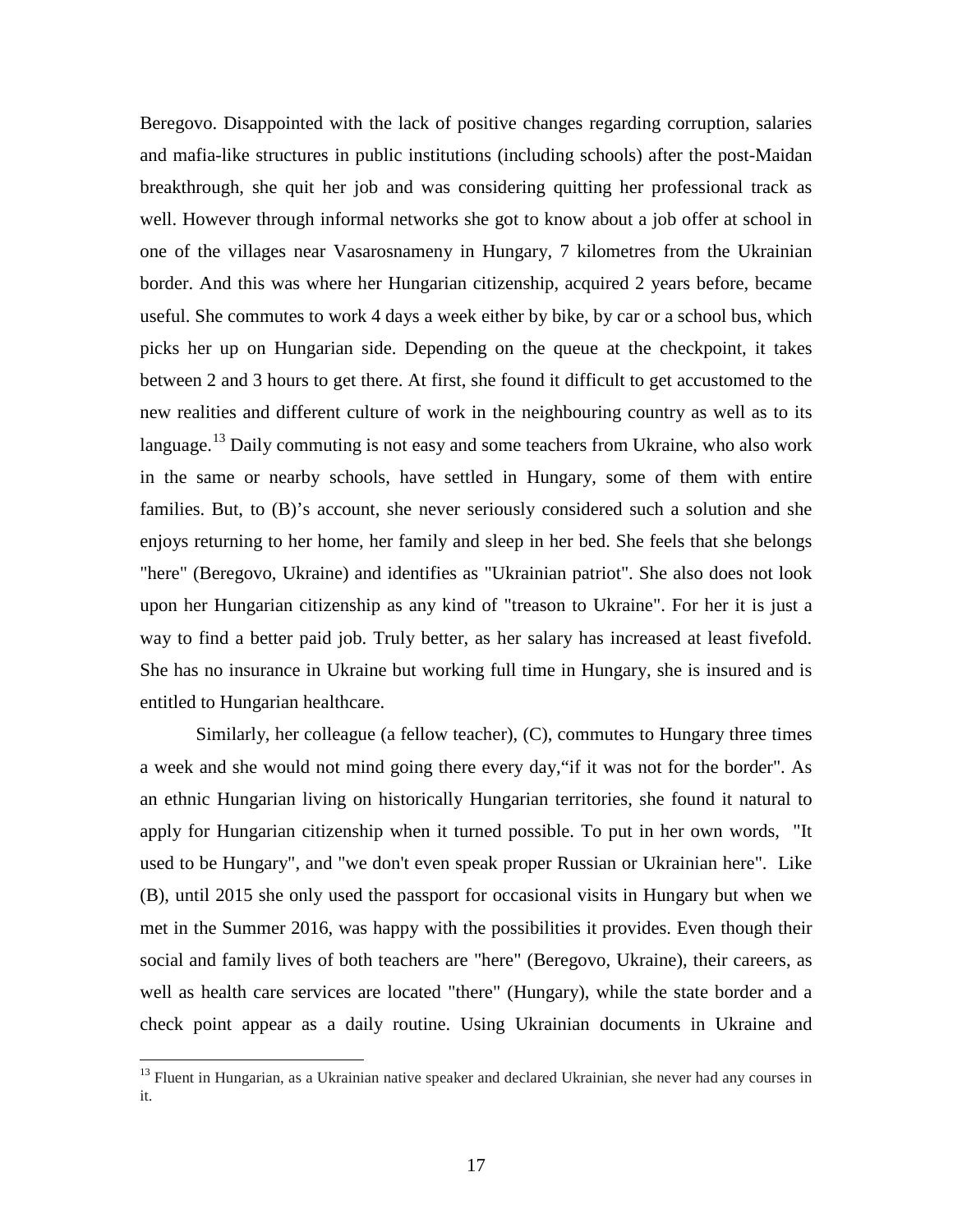Hungarian in Hungary, which also refers to the passports shown to each country's border guards, according to her statement (C) is "a kind of a different person here and there".

(D), an ethnic Ukrainian and a graduate of one of the universities in Lviv in Western Ukraine, refers to this kind of travelling strategy as "invisibility", as he does not receive stamps in any of his passports. He considers his crossing the border as unacknowledged (unregistered) by the both countries' authorities. Despite using his Ukrainian documents at home, he jokingly refers to his situation as to living as a foreigner in his own country. (D) lives and works in Beregovo but he owns three cars registered in Hungary and frequently goes there for shopping. As for the moment, his work was profitable enough to make a living on a satisfactory level but he was ready to give it up and go "wherever possible" if it ceases to be so. With experience in work in the Czech Republic and Slovakia, as well as with contacts in the former, he found it more than doable.

(D) shares his time circulating between Beregovo, where he grew up and spent most of his life, a 40 km distant town in Hungary where not only he and his car are registered but where he also actually lives, and Plzen in Western Czech Republic where he works at the construction sites. Carrying Hungarian passport, driving a car registered in Hungary and living in that country, he visits Beregovo at least twice a week to meet his friends and relatives, assist in renovations of their houses and cars etc. Carrying the Hungarian forints, Czech crowns, US dollars as well Ukrainian hryvnias in his wallet, he stops in one of the shops in Beregovo to buy cigarettes and food to be taken home. When we met and travelled together to the 30km distant Ukrainian town of Mukachevo, it was his first visit there over the last four years.

When I first met (E) in 2006, he worked as a night keeper in Beregovo. With his salary hardly enough to make a living, at that time he was full of bitter words towards the country he lived in (Ukraine): state of economy and industry, corrupt political elites, unemployment, poverty and lack of culture. His criticism however did not spare what he considered his actual motherland (Hungary), the country where he was treated like a foreigner, especially by the border guards, custom officers and police. Back than, Hungary did not allow its co-ethnics from abroad the right to citizenship, which was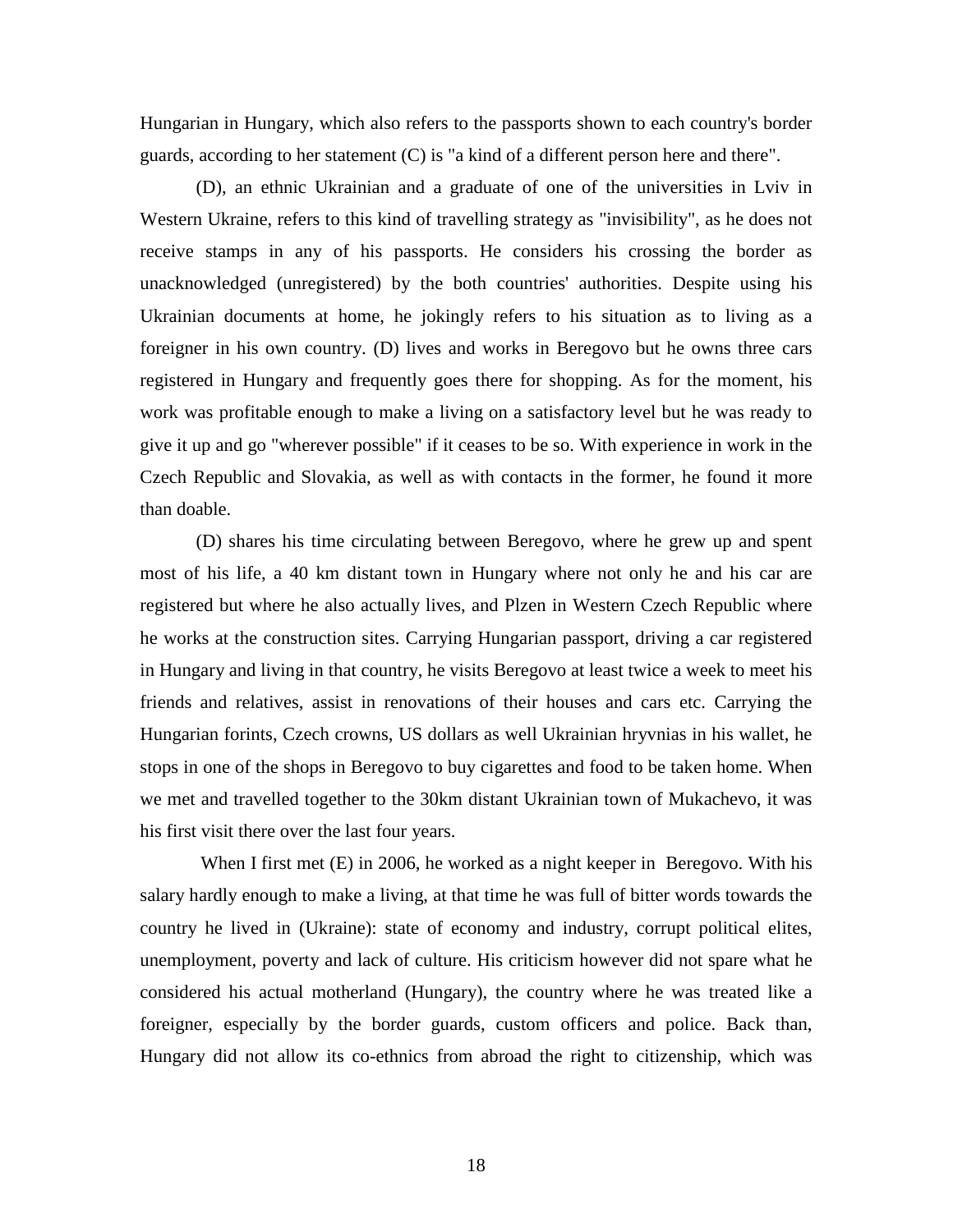rejected in the 2004 referendum<sup>14</sup>. He willingly and nostalgically recalled his visits at the markets in Nyiregyhaza and his work at construction sites in Budapest, Sopron and Komarom in 1990ies, as well as this earlier work of a truck driver during which he travelled around the Soviet Union. Further on (i.e. after 2006) he changed his workplaces a few times, but every time we met, his material situation was far from being stable. Prior to our meeting in 2016, I was wondering to what extent did his life change after acquiring Hungarian passport, as I was pretty sure he had obtained it. I also had some doubts whether I would still find him at his home in Beregovo, as I found it quite possible that he had moved to Hungary or elsewhere. It turned out that he still lived his previous life, only it was a Ukrainian pension of 1000 UAH (circa 35 EUR) which "secured" his life on a quite basic level, not the precarious jobs he used to do before. He applied for Hungarian citizenship already in 2011 and received it in 2012 but it did not change his situation much. For him, the retirement age in Hungary which differs according to the year of birth, was 64 while in Ukraine it was 60. Being 61 in July 2016, he was stuck in-between the two systems. As he explained, in order to receive a Hungarian pension, one needs to register there and for that, he or she needs money to buy or rent a property, which (E) simply did not have. Selling the place he lived in was not a possibility due to some ownership disputes. Bearing a Hungarian passport, he started to carry cigarettes across the border - the activity he, as a Ukrainian citizen, had given up more than 10 years before after being fined and issued an entry ban. However, given that the operation required getting to the 8 km distant checkpoint, bringing in the legal amount of two packets he considered not profitable enough and did not want to risk taking bigger amounts. He also attempted to take benefit of the passport in the summer 2016, when he went to work on a construction site in Budapest. He hoped to spend 4 months there, earn 1 000 000 HUF and buy a small house in the village of Beregsurany on the Hungarian side of the checkpoint, which would secure his Hungarian pension. However, on the first day at work, he fainted, was taken to hospital and had to go back home.

<span id="page-18-0"></span> $14$  In December 2004, the voters in Hungary were asked whether they favoured ethnic Hungarians (noncitizens and non-residents of Hungary) to be granted the right to Hungarian citizenship. Although majority of voted in favour, it was rejected due to the low turnout.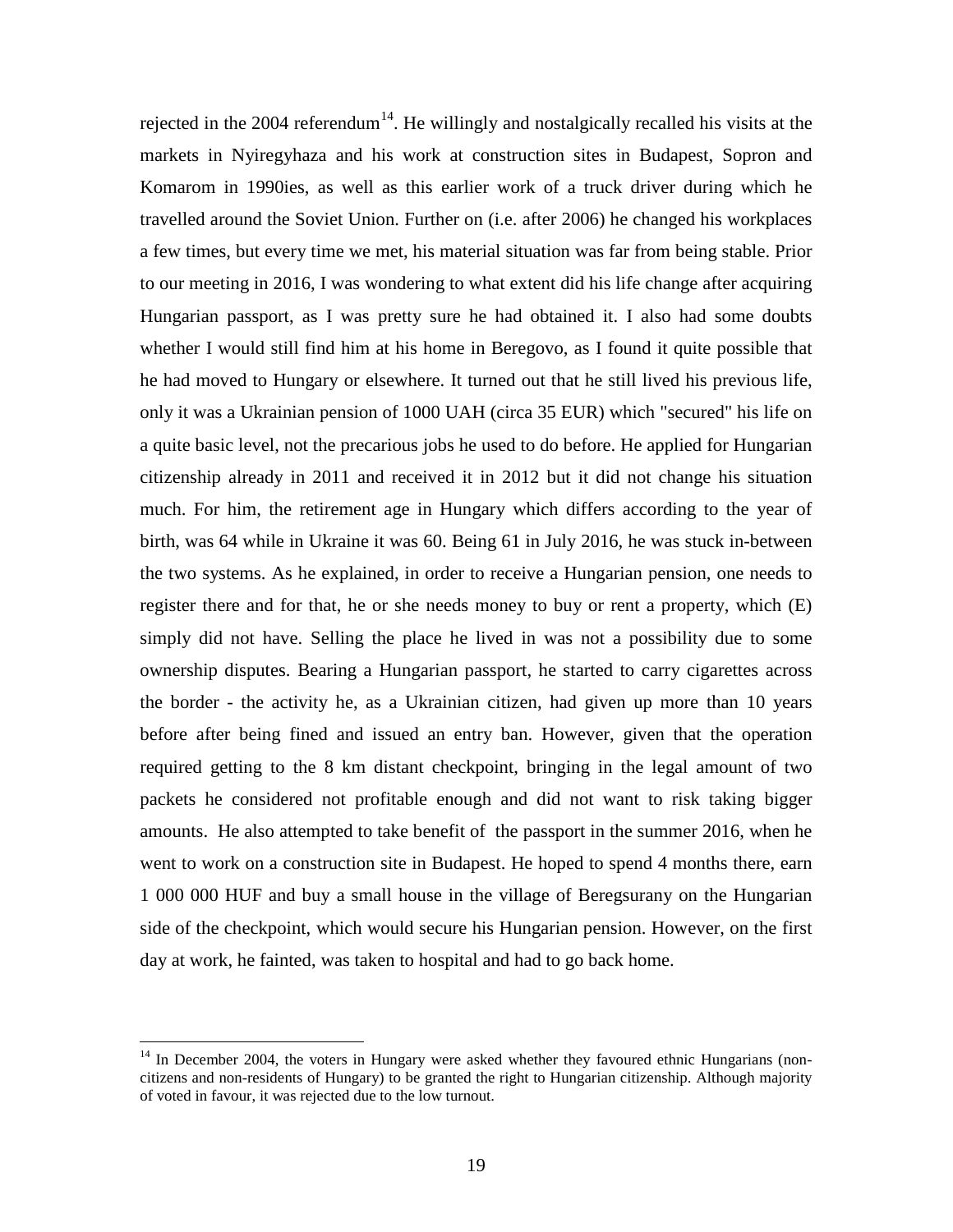Increased mobility across the border in turn creates demands for the means of transport. As already noted in the description of the Luzhanka - Beregsurany checkpoint, due to the still developing international public transport in this section, paid hitchhiking from the border to the nearby towns is a common phenomenon.<sup>[15](#page-19-0)</sup> In addition, in both locations, there also operate drivers who specialise in short distance international transportation. In the face of fall of Ukrainian Hryvna (in 2014), which was also the time when people started to travel more extensively, (F) gave up his job of an office worker in Beregovo in order to become, together with two of his family members, a "full time<sup>[16](#page-19-1)</sup> driver". Driving a minivan with Hungarian number plates he collects the passengers to and from Nyiregyhaza and Debrecen (80 and 120 km distant cities in Hungary) where he travels by addresses as well as arranges the pickups or drop bys at the railway station in the former and the airport in the latter. The route and the timing is set according to the passengers and their needs and if there are any seats left (sometimes he goes empty in one way just to pick up some passengers in Hungary), he tries to find someone at the border. Apart from buying lottery tickets in Hungary and occasional visits in the second hand electronic shop, he was not interested in bringing any larger amount of goods. Presenting Hungarian passport, which he obtained in 2012, to both countries' border guards, he claimed it to be less confusing than swapping the passports in between the controls, as many people do nowadays. To his own account, he treats the document as a kind of "insurance" that might enable his and his family's escape from Ukraine when "they start to shoot here". In spite of Hungarian passport, frequent travelling across the borders and making money from the developing migration industry, it is Beregovo where he feels at home in Beregovo and does not wish to leave.

In Solotvyno, driving his EU-registered car, (G) takes passengers to the airports in Kosice and Debrecen, bus station in Sighet, and in general stations and addresses in Hungary, Slovakia and Romania. Unlike (F), he also serves the connections within Ukraine - mostly Hungarian consulates in Beregovo and Uzhgorod or hospitals in the latter. He is also in contact with other independently operating drivers so that they can pass the clients (passengers) among or recommend each other when one cannot make the

<span id="page-19-1"></span><span id="page-19-0"></span> $15$  It has been so for years, however it increased together with the increased mobility  $16$  The description in "full time" terms, as well as quotation marks are mine. This persons are referred to as "drivers" or "taxi drivers", as (F) explained it himself: "it is not fully legal".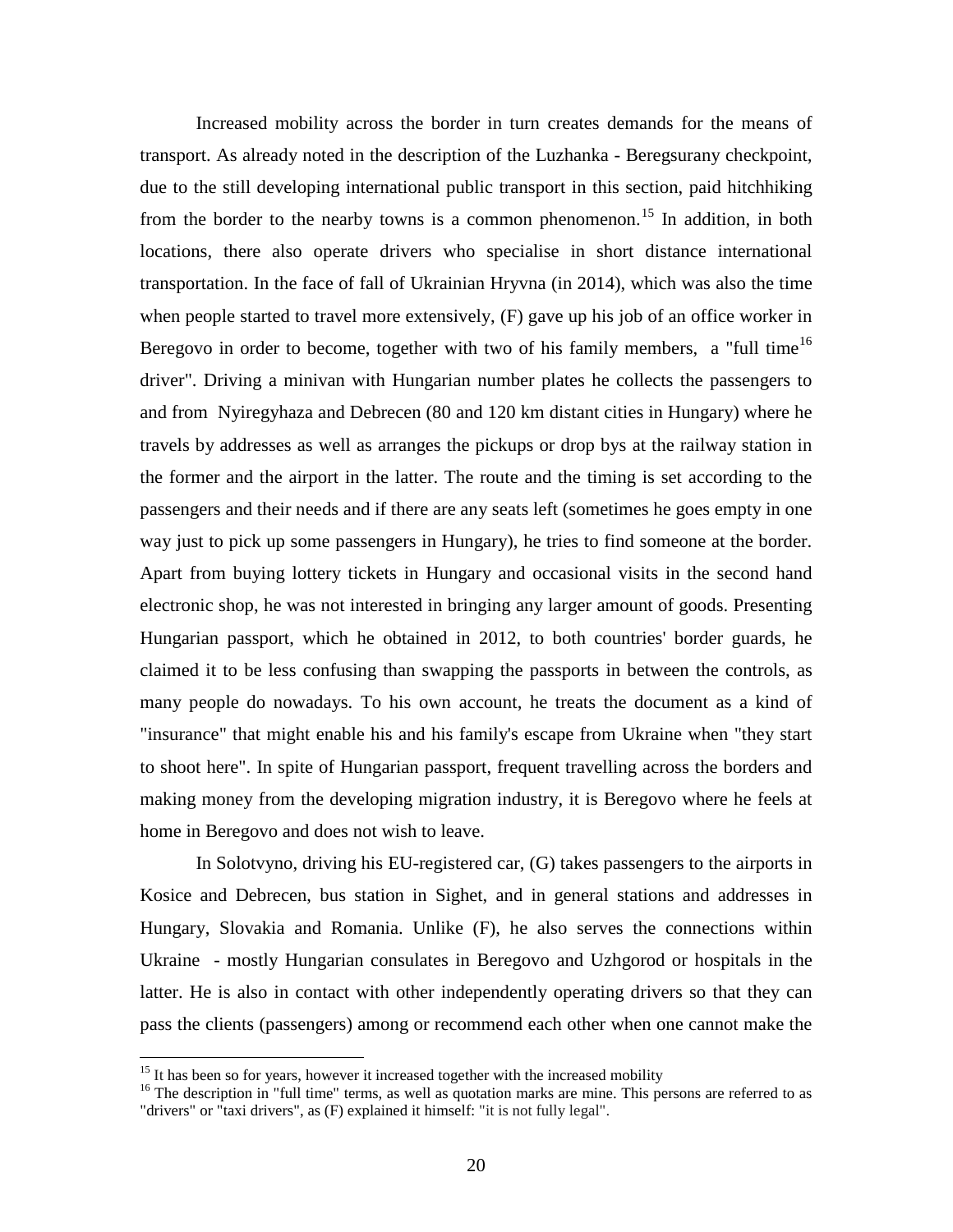requested route. Like (F), when crossing the border, (G) also uses only his Hungarian passport, which he always (together with Hungarian ID) carries with him, even in Ukraine. When we last met, he did not have a Ukrainian one, which expired and which he found useless, and was not planning to.

### <span id="page-20-0"></span>**7. Concluding remarks**

The state borders' impact on the life of the borderlanders is conditioned by the economic situation in the countries on its both sides as well as with bilateral and international regulations regarding passport - visa - work-permit or citizenship regimes. The latter also influences the intensity of various forms of cross-border contacts and wider international mobility. As described by Alain Smart and Josephine Smart, state borders structure the world, according to the situation depending mostly on one's citizenship and wealth, they act as full stops (which deny entry), semi-colons (which require the travellers to obtain visas and work permits) or comas "slightly slowing movement at various checkpoints" (Smart, Smart 2008: 175). In my previous study, I wrote that *Applying the metaphor to the bridge linking Solotvyno and Sighet* [which could actually apply to any EU border crossing] *would mean that it serves either as a 'full stop' or a 'semi-colon', and as a means of exercising control over the third country nationals (needed but also 'dangerous') in Romania and entire European Union* (Jóźwiak 2014: 36). After five years and related changes, the scale of this 'time-space punctuation' (Smart, Smart 2008) as well as groups of people it affects are different, but the mechanisms of inclusion and exclusion persist. Despite an increasing pressure to migrate or utilize the border in other ways, same as 'before': some of the local inhabitants cross the border on regular basis (even everyday), others have never been on its other side. It is the scale and applied strategies that have changed.

According to Hastings Donnan and Thomas Wilson, cross-border activities both on official and grassroots levels puncture the borders and subvert 'the state's own design' for them (Donnan, Wilson 2010:6-7). Added to the popularity of Hungarian and Romanian TV and radio, livelihood strategies involving obtaining other state's citizenship, registering cars on the other sides of the border contributes to the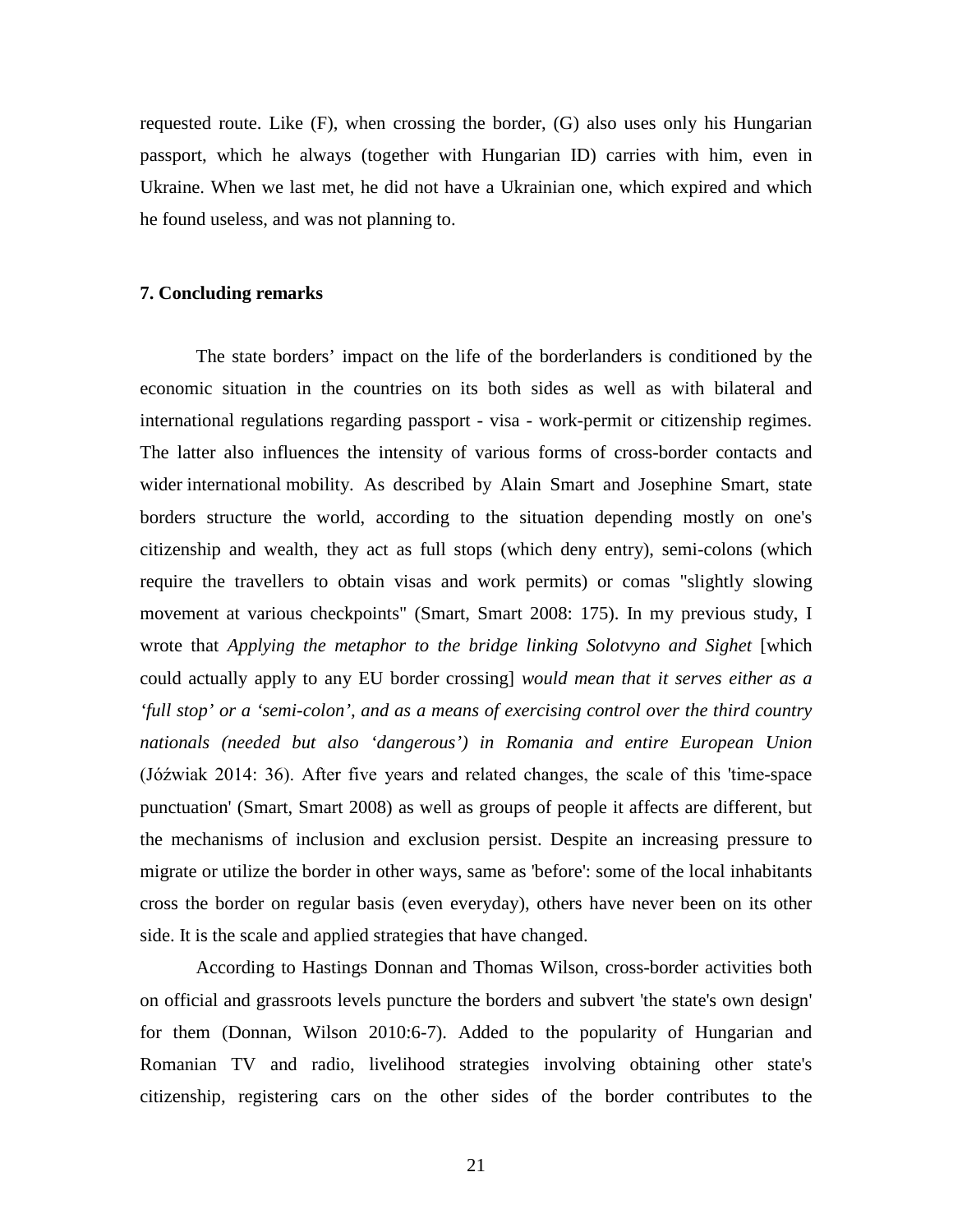transformation and increased role<sup>[17](#page-21-0)</sup> of transnational spaces (in both social and geographical terms) in which people operate. These spaces together with phenomena observed there can also be interpreted as *gaps in the Fortress Europe* and *blurred boundaries of the nation state*. They also contribute to individual agency and entrepreneurship as well as *the precarious economy of the border* in the time of instability and uncertainty. Carrying more (Hungarian or Romanian passports) or less (Ukrainian passports with visas or Local Border Traffic documents) privileged documents when leaving Ukraine makes one privileged in the context of selectivity performed at the borders of the EU. However, safeguarding the rights to cross the border, to reside abroad and to vote in the neighbouring country (or its consulate "at home") does not eliminate the social inequalities. Excluding mechanisms inscribed in the functioning of the border are indirectly preserved. In order to fully enjoy the possibilities of the "golden tickets" to the EU, one needs certain resources. Carrying passengers on international routes requires capital to be invested in cars and their registration. Working abroad requires networks (in order to find a job) or a good health, in case of physical work, to maintain it. Receiving Hungarian pension requires registration and actual settling in the country, for which again, one needs funds.

Last time, I talked to (D) on the phone, he was already approaching the border by car on his way home. It was a few days before that (A) boarded a bus to Kosice at the station in Mukachevo with his final destination being London Stansted Airport. When I last called (G), he was cycling to the border - "8 kilometres there and return in order to earn 40 hryvnias" [less than 1,5 Euro].

<span id="page-21-0"></span> $17$  As making extensive use of the borders dates back till at least early 1990ies and the presence of the neighboring countries in the form of radio or TV station has been the case for decades, we cannot speak of the "formation" of transnational spaces.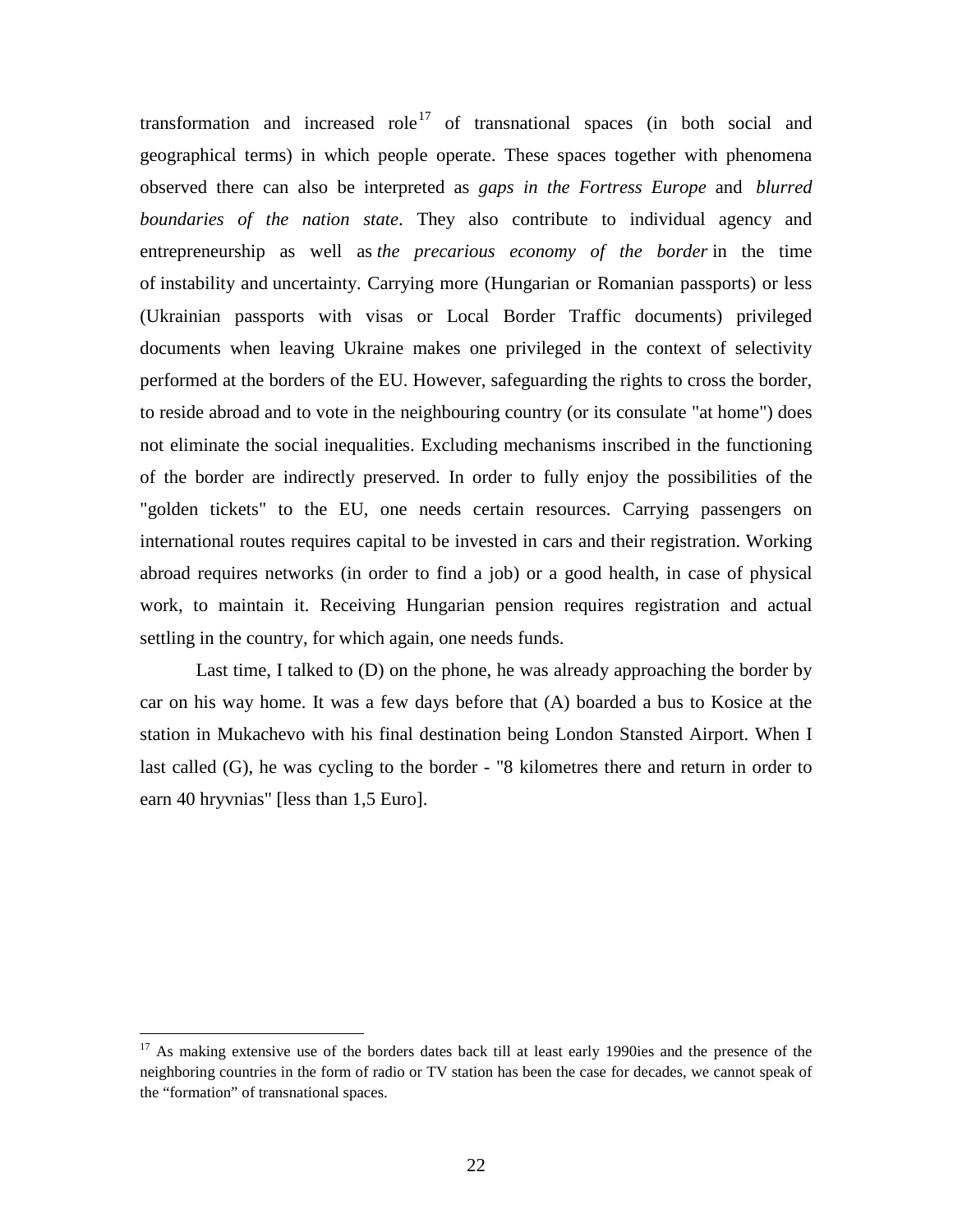# <span id="page-22-0"></span>**References**

Arnold D., Pickles J. (2011). Global Work, Surplus Labor, and the Precarious Economies of the Border, *Antipode* 43(5):1598-1624.

Balibar E. (2004). *We, the People of Europe? Reflections on Transnational Citizenship*. Princeton - Oxford: Princeton University Press.

Batt J. (2002). Transcarpathia: Peripheral region at the 'Centre of Europe', in: J. Batt and K. Wolczuk (eds), *Region, State and Identity in Central and Eastern Europe*, pp. 155 – 177. London: Routledge.

Böröcz J. (2014). The Collapse of State Socialism in the "Soviet Bloc" and Global Labour Migration, in: M. Rawlinson, W. Vandekerckhove, R. M. S. Commers, T. R. Johnston (eds.), *Labor and Global Justice: Essays on the Ethics of Labor Practices under Globalization*, Lanham: Lexington Books, pp. 85-104.

Brettel C. B. (2007). Theorizing Migration in Anthropology. The Social Construction of Networks, Identities, Communities, and Globalscapes, in: C. B. Brettel, F. F. Holliefield (eds), *Migration Theory. Talking across Disciplines (second edition)*, pp. 113 – 159. New York – London: Routledge / Taylor & Francis Group.

Burawoy M. (2009). *The Extended Case Method. Four Countries, Four Decades, Four Great Transformations and One Theoretical Tradition*. Berkeley - Los Angeles - London: University of California Press.

Burawoy M. (2003). Revisits: An Outline of a Theory of Reflexive Ethnography, "American Sociological Review" 68(5): 645 - 679.

Castels S. (2010). Understanding Global Migration: A Social Transformation Perspective. *Journal of Ethnic and Migration Studies* 36(10): 1565 - 1586.

Donnan H., Wilson T. (1999). *Borders: Frontiers of Identity, Nation and State*. Oxford: Berg.

Donnan H., Wilson T. (2010). Ethnography, Security and the 'Frontier Effect' in the Borderlands, in: H. Donnan and T. Wilson (eds), *Borderlands. Ethnographic Approaches to Security, Power and Identity*, pp. 1 - 21. Lanham – Boulder – New York – Toronto – Plymouth: University Press of America.

Düvell, F., Lapshyna I. (2015). The EuroMaidan Protests, Corruption, and War in Ukraine: Migration Trends and Ambitions, *Migration Information Source, Online Journal of the Migration Policy Institute*: www.migrationpolicy.org/article/euromaidanprotests-corruption-and-war-ukraine-migration-trends-and-ambitions (access: 8.01. 2016).

Erőss Á., Kovály K., Tátrai P. (2016), Local effects of Ukrainian crisis in Transcarpathia: the Hungarian perspective, CMR Working Paper 92(150), Warsaw: Centre of Migration Research, University of Warsaw.

Feldman G. (2012). *The Migration Apparatus. Security, Labor, and Policymaking in the European Union.* Stanford: Stanford University Press.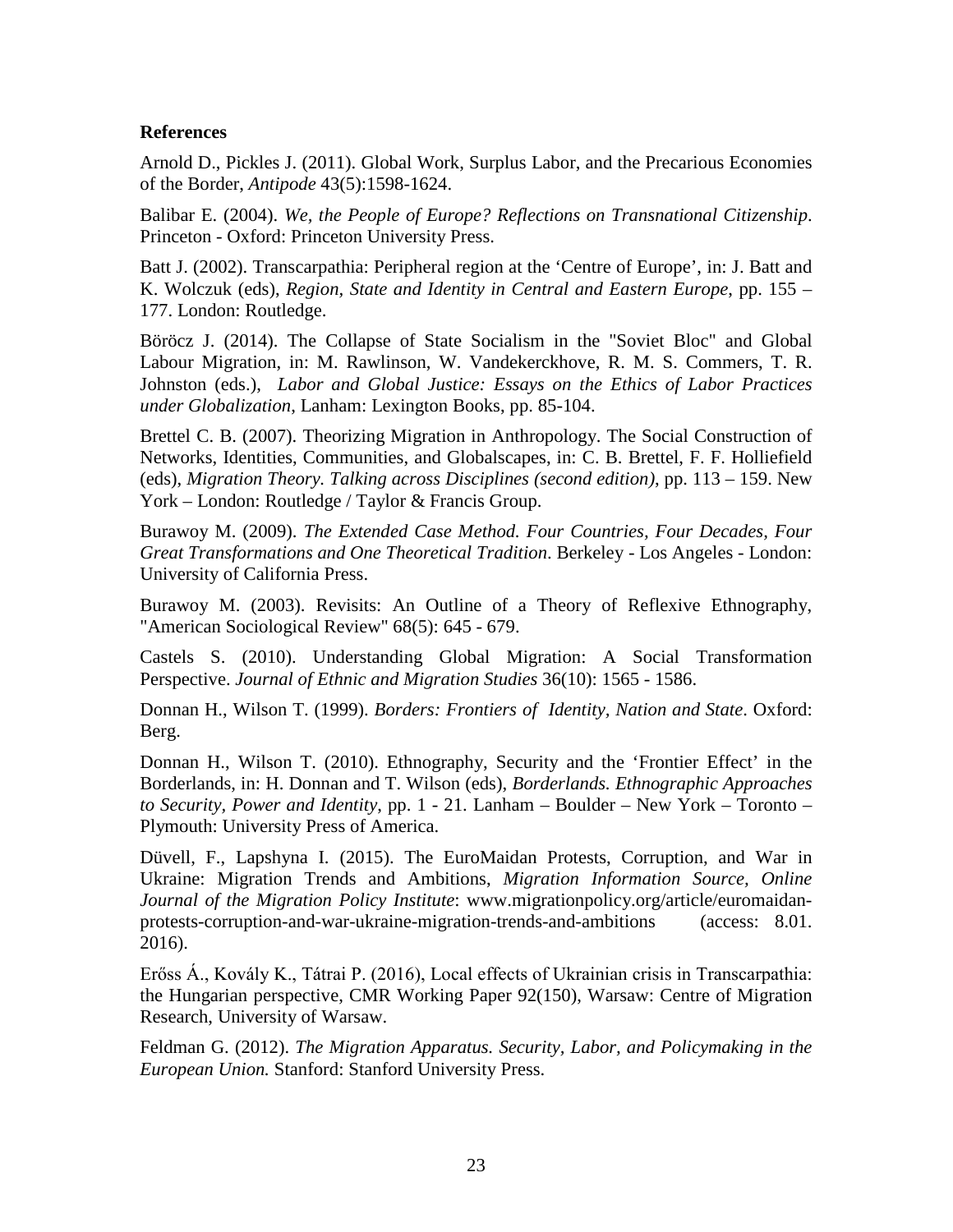Green S. (2010). Sarah. "Performing Border in the Aegan", *Journal of Cultural Economy*, 3(2): 261 - 278.

Green S. (2012). "A Sense of Border", in: Ed. Hastings Donnan and Thomas Wilson (eds). *A Companion to Border Studies*, pp. 573 – 592. Malden – Oxford: Wiley-Blackwell,

Follis S. K. (2012). *Building Fortress Europe. The Polish-Ukrainian Frontier*. Philadelphia: University of Pensylvania Press.

Ishchenko V. (2013). Neoliberalizm z ukrains'koiu spetsyfikoiu, *Spil'ne/Commons*, 06 May 2013. (access: 5.11.2014) http://commons.com.ua/neoliberalizm-z-ukrayinskoyuspetsifi/

*Iwański T. (2015). A ship run aground. Deepening problems in the Ukrainian economy, The Centre for Eastern Studies, Online: https://www.osw.waw.pl/en/publikacje/oswcommentary/2015-06-16/a-ship-run-aground-deepening-problems-ukrainian-economy*

Jóźwiak I (2014). Ethnicity, Labour and Mobility in the Contemporary Borderland. A Case Study of a Trancarpathian Township, *Central and Eastern European Migration Review* 3(1): 27-39.

Jóźwiak I., Piechowska M. (2016). Mobility and circularity between Ukraine and Poland following the Ukrainian crisis, Cross-border cooperation at the time of crisis on neighbor's soil Project Report, Online: http://crossborderproject.eu/publications/ukraineand-poland/

Kearney M. (1986). "From the Invisible Hand to Visible Feet: Anthropological Studies of Migration and Development", *Annual Review of Anthropology* 15: 331-361.

Lendel M. (2016). Political, social and economic contexts of Ukrainian migration to Central Europe during the armed conflict with Russia, Cross-border cooperation at the time of crisis on neighbor's soil Project Report, Online: http://crossborderproject.eu/publications/political-social-and-economic-contexts-ofukrainian-migration/

Leontiyeva Y. (2014). Ukrainian Migration to Europe: Policies, Practices and Perspectives, *Central and Eastern European Migration Review* 3(1): 5-10.

McKeown, A. (2004). Global Migration 1846-1940. *Journal of World History, 15*(2), 155-189.

Malyuk A. (2010). "Traiektoriia rozvytku ukrains'kogo suspil'stva v konteksti neoliberal'nyh reform", *Sotsial'ni Vymiry Suspil'stva* 2(13): 140-153.

Malyuk A. (2014). Imitatsiyno-peryferiyna model' suspil'noho rozvytku Ukrai'ny v konteksti suchasnykh global'nykh transformatsiyi, *Ukrai'ns'kyi Sotsium* 1(48): 22-30.

Marcus G. (1995). Ethnography In/Of The World System: The Emergence of Multi-Sited Ethnography. *Annual Review of Anthropology* 24: 95 - 117.

Pisano J., Simonyi A. (2011). The Social Lives of Borders: Political Economy at the Edge of the European Union, in: J. De Bardeleben, A. Hurrelmann (eds), *Transnational*